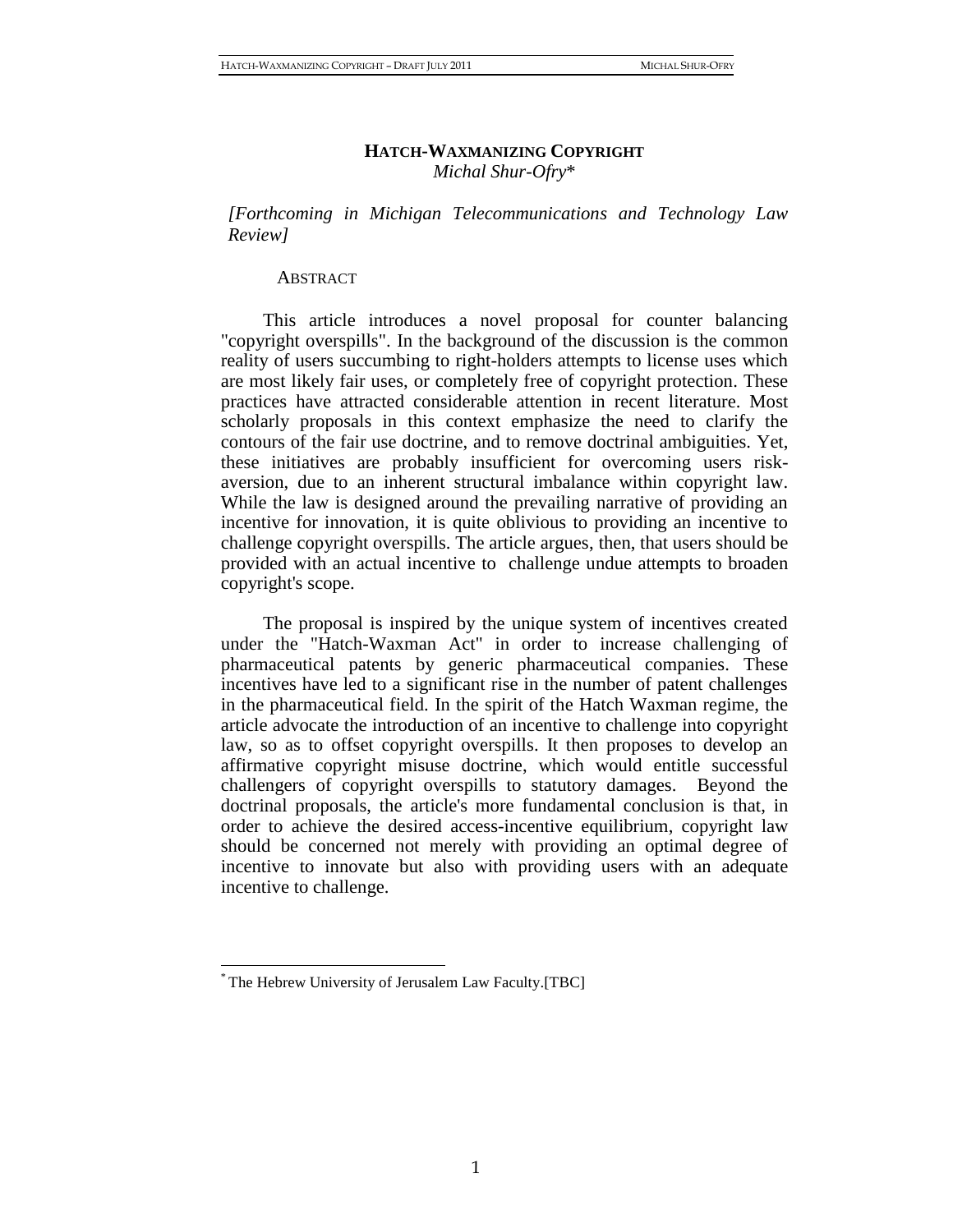### **HATCH-WAXMANIZING COPYRIGHT** *Michal Shur-Ofry*\*

*[Forthcoming in Michigan Telecommunication and Technology Law Review]*

## **TABLE OF CONTENTS**

| II - THE NEED FOR AN "INCENTIVE TO CHALLENGE" IN COPYRIGHT  |  |
|-------------------------------------------------------------|--|
|                                                             |  |
|                                                             |  |
| B. Overcoming Overspills and the Balance of Incentives  6   |  |
| III - INCENTIVE TO CHALLENGE : THE HATCH - WAXMAN REGIME 10 |  |
|                                                             |  |
|                                                             |  |
|                                                             |  |
|                                                             |  |
|                                                             |  |

# <span id="page-1-0"></span>I - INTRODUCTION

 $\overline{a}$ 

<span id="page-1-1"></span>Recent copyright scholarship correctly identifies that copyright protection produces a chilling effect on legitimate and permitted uses<sup>1</sup>. The principal causes for this phenomenon are the unpredictability of the fair use principle, coupled with general risk aversion on part of users. The combination of the two discourages users from challenging right-owners payment requirements and encourages them to seek licenses even for permitted and fair uses<sup>2</sup>. This practice, which was termed "the clearance

<sup>\*</sup> The Hebrew University of Jerusalem Law Faculty.[TBC]

<sup>&</sup>lt;sup>1</sup> See, most notably, James Gibson, Risk Aversion and Rights Accretion in Intellectual *Property Law*. 116 YALE L. J. 882 (2007); Jennifer Rothman, *The Questionable Use of Custom in Intellectual Property.* 93 VIRGINIA L. REV. 1899 (2007) [Rothman: Custom]; Thomas F. Cotter, *Fair Use And Copyright Overenforcement,* 93 IOWA L. REV. 1271 (2008)*.*

<sup>2</sup> Gibson, *supra* note [1;](#page-1-1) Rothman*:* Custom, *supra* note [1](#page-1-1) at 1911.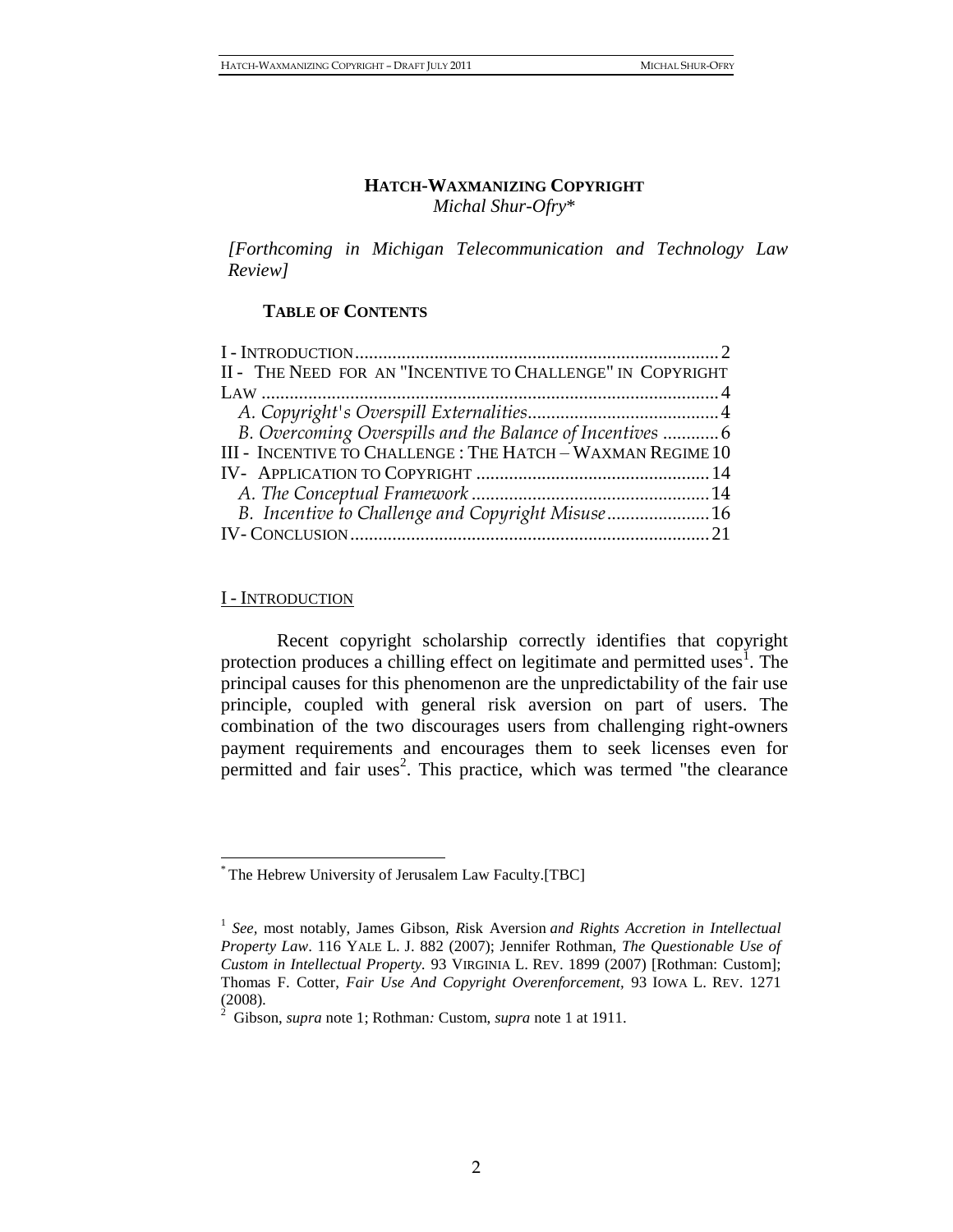<span id="page-2-0"></span>culture"<sup>3</sup> , leads to the *de facto* broadening of copyright law beyond its *dejure* limits, and to the corresponding shrinking of the public domain. Numerous proposals have been made for dealing with this phenomenon, most of which aim to increase the clarity and certainty in the application of copyright's exceptions, particularly the fair use doctrine<sup>4</sup>.

<span id="page-2-1"></span>This article shares the above concerns but proposes a different conceptual approach for addressing them. This approach is inspired by an area of intellectual property in which intellectual property rights are constantly being challenged by prospective users, to the benefit of the public domain and the public in general. This is the field of pharmaceuticals, governed by the Drug Price Competition and Patent Term Restoration Act of 1984, also known as the "Hatch Waxman" Act<sup>5</sup>. The Act contains a complex set of provisions, among them the provisions commonly known as "Paragraph IV"<sup>6</sup>. The latter creates a detailed intellectual property challenging mechanism, by granting a 180 days generic exclusivity to the first generic company which files a generic drug for approval and successfully challenges the patents protecting the innovator's ("brand-name") drug. This substantial incentive has led to the development of a vibrant patent-challenging litigation on the pharmaceutical field, which can result in narrowing patent overspills through striking out weak patents or through earlier entry of generic substitutes to the market, to the benefit the public. $\frac{7}{1}$ 

Without being oblivious to the difficulties entailed in the implementation of the Hatch Waxman Act, nor to proposals for various amendments in the Act on part of many scholars, I believe this regime carries an important conceptual lesson for copyright law: copyright's prevailing narrative should not be concerned merely with providing an incentive for innovation. In order to counter-balance copyright overspill

<sup>3</sup>Rothman:Custom, *ibid*; Jennifer Rothman, *Best Intentions: Reconsidering Best Practices Statements in the Context of Fair Use and Copyright Law*, 75 J. COPYRIGHT SOC'Y, 371 (2010) [Rothman: Best Intentions].

<sup>4</sup> *See, e.g.* Gibson, *supra* note [1,](#page-1-1) at pp. 935-47 and the references in Part I-B *infra,* notes [17](#page-5-1)[-21](#page-6-0) *.* 

 $5^{17-21}$ .<br>
The current version is codified at 21 U.S.C. § 355 (2006). Previous codification was scattered in sections of 15, 21, 35 and 42 U.S.C. The differences between the versions are immaterial for our purposes here.

 $6$  21 U.S.C. § 355 (j)(5)(B)(iv).

<sup>7</sup> A detailed discussion of the Hatch Waxman scheme appears in Part III *infra.*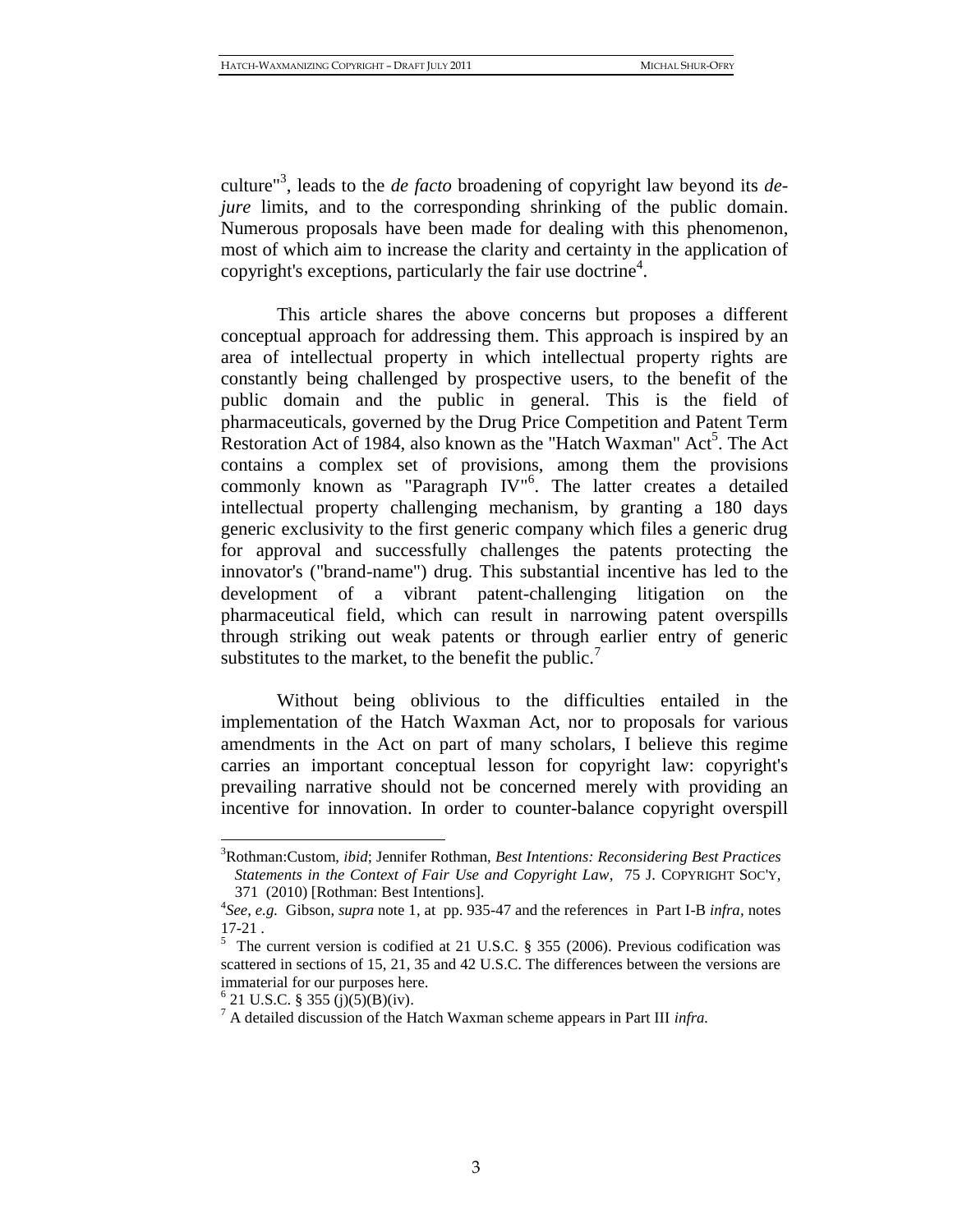externalities and maintain the desired incentive-access equilibrium, copyright law should also provide users with an adequate incentive to challenge.

The article, then, proceeds as follows: Part II describes the need for an "incentive to challenge" in copyright law. Building on existing literature discussing copyright's expansion beyond its statutory scope, it argues that many current proposals to remedy this phenomenon are likely to be insufficient for overcoming users' risk aversion. The analysis further demonstrates that in order to counterbalance copyright overspills, the law should provide users with an affirmative incentive to challenge. Part III briefly describes the incentive-to-challenge regime in the field of pharmaceutical patents, as established under the Hatch Waxman Act, and continues to explore its conceptual significance for copyright law. Part IV explores manners in which an incentive-to-challenge regime can be incorporated in copyright doctrine, particularly the development of an affirmative copyright misuse doctrine and the introduction of a statutory damages remedy for copyright misuse. Concluding remarks follow.

# <span id="page-3-0"></span>II - THE NEED FOR AN "INCENTIVE TO CHALLENGE" IN COPYRIGHT LAW

## <span id="page-3-1"></span>*A. Copyright's Overspill Externalities*

 $\overline{a}$ 

This article was sparked by a personal experience. I was about to publish an academic book entitled "Popularity and Networks in Copyright Law<sup>18</sup>, and was discussing the exciting issue of the front cover with a colleague. He proposed that the cover will present several famous cartoon characters, as these popular works are, after all, the subject of the book. "I don't have the budget for licensing these images", I told him. "It's probably fair use", he observed, "you don't actually need a license". "You're right", I replied. "Still, I cannot risk being sued by the Studios". The idea was thus abandoned.

This anecdote is merely a small example of copyright's chilling effect. As *James Gibson* recently observed, copyright markets are

<sup>8</sup> MICHAL SHUR-OFRY, POPULARITY AND NETWORKS IN COPYRIGHT LAW (Harry and Michael Sacher Institute for Legislative Research and Comparative Law, Faculty of Law, Hebrew University of Jerusalem and Nevo Publishing, 2011, in Hebrew).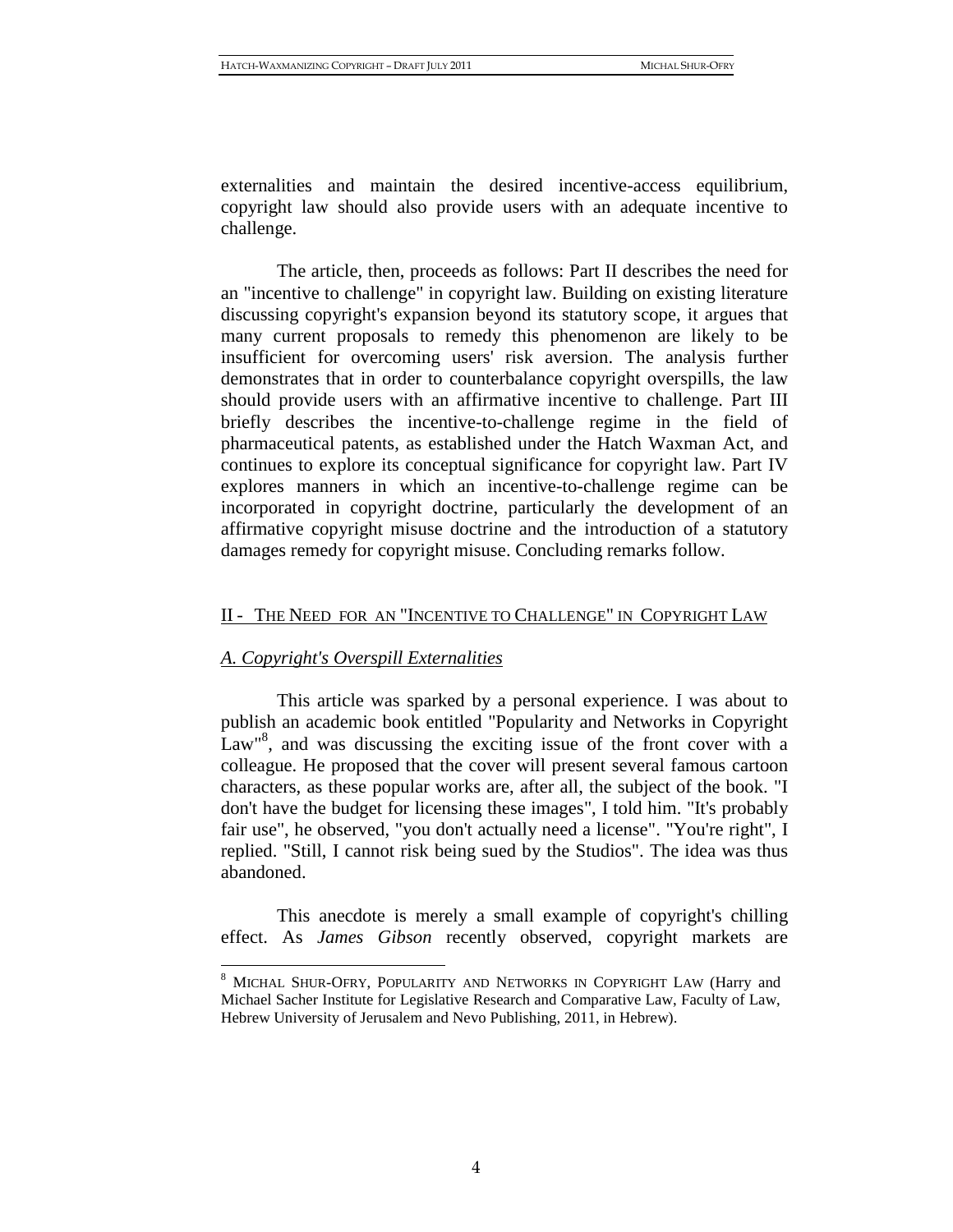<span id="page-4-1"></span>characterized by a "license-don't-litigate" policy, namely a tendency to license each and every use of underlying works, even when there is a strong fair-use case or other defenses against infringement<sup>9</sup>. Several prominent factors can explain this overly conservative policy. *The first* is the doctrinal ambiguities in the law itself, particularly in the fair-use doctrine. These ambiguities make the *ex ante* prediction of the prospects of a fair-use argument largely uncertain, which in turn directs users towards seeking a clearance<sup>10</sup>. A *second*, related, factor is users' risk aversion: as highlighted by James Gibson and Thomas Cotter, the risks of being sued, which entail litigation costs and may also have insurance implications, often outweigh the perceived advantage of a free use $^{11}$ . Furthermore, while right-holders often have a clear incentive to enforce copyright protection in an overly expansive manner, the costs of individual licenses to uses which are *de jure* permitted uses may be relatively modest, and the overall damage resulting from over-expansive copyright is often dispersed over a large number of users. Each user therefore lacks a clear incentive to object to such overspill<sup>12</sup>. Thus, some users may well decide to abandon a requested use, despite its actual legality, as illustrated by the famous example of director John Else. Else attempted to use a very short segment from "*the Simpsons*" in the background of a documentary film. He neglected the idea after being requested to pay thousands of dollars by the right holders, and despite receiving legal advice that his use was in fact a fair use<sup>13</sup>. In other instances where the requested fee is relatively modest, seeking a clearance would be the rational choice, even for repeat sophisticated players from the media industries who may be acquainted with the intricacies of copyright's defenses. The result is that copyright

<span id="page-4-2"></span><span id="page-4-0"></span><sup>9</sup> Gibson, *supra* note [1,](#page-1-1) at 891.

<sup>&</sup>lt;sup>10</sup> Gibson, *ibid*; Cotter, *supra* note [1,](#page-1-1) at 1284 (highlighting the inherent uncertainty of the fair use doctrine)*. See also* Rothman: Custom, , *supra* note [1](#page-1-1) at 1910-11 (criticizing the ambiguity in the application of "fair use" by courts).

<sup>11</sup> Gibson, *ibid*, at 893-4, Cotter, *ibid,* at 1284-88.

<sup>12</sup>*Cf.* Alexander Peukert, *A European Public Domain Supervisor*, INT'L REV. OF INTELLECTUAL PROPERTY AND COMPETITION LAW (forthcoming 2011), available at SSRN:<http://ssrn.com/abstract=1711745> (highlighting the asymmetry between users and owners incentives); Cotter, *supra* note [1,](#page-1-1) at 1274 (making a similar observation).

<sup>&</sup>lt;sup>13</sup> For a detailed account of this affair *see* NEIL W. NETANEL, COPYRIGHT'S PARADOX: PROPERTY IN EXPRESSION AND FREEDOM OF EXPRESSION, 15-17 (2008)*;* James Boyle, *Staking Claims in Cyberspace (an interview)*, 89(6) DUKE MAGAZINE (ON-LINE)(2003), [http://www.dukemagazine.duke.edu/dukemag/issues/091003/index.html.](http://www.dukemagazine.duke.edu/dukemag/issues/091003/index.html)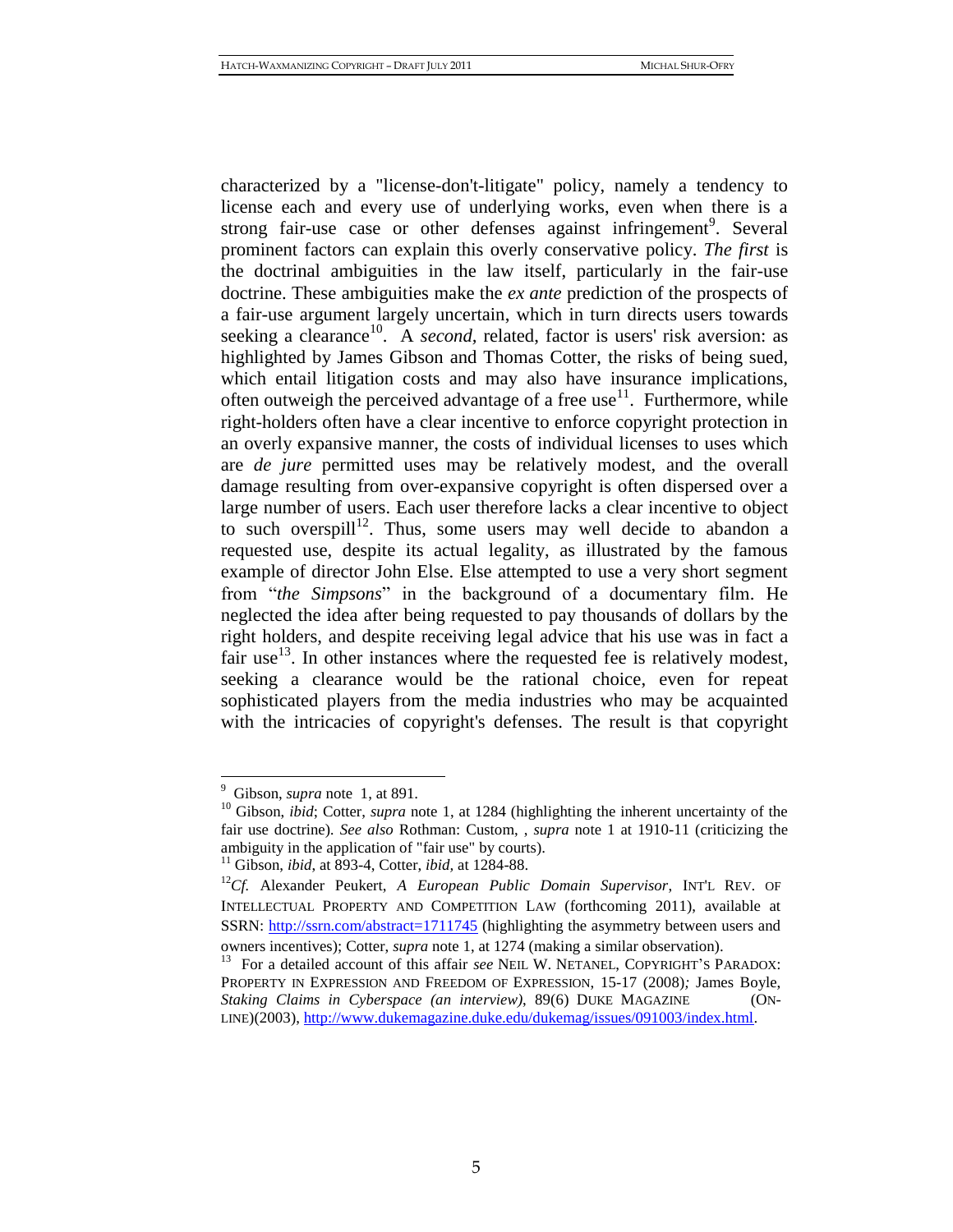protection overspills to actually cover uses beyond the scope of the rights granted under the Copyright Act.

Moreover, scholars correctly indicate, that this "clearance culture" further influences the fair use doctrine in a circular manner, since courts often consider non-conformity with industry practices as a factor weighing against fair use<sup>14</sup>. This circular feedback, then, results in further shrinking of the public domain.

<span id="page-5-3"></span>Copyright overspills are further enhanced by additional market circumstances and right owners' practices. Thus, for example, Joseph Liu has recently highlighted the tendency of copyright intermediaries to disable or prohibit certain uses by end-users, which may be clearly permitted, for fear of incurring liability due to their enablement<sup>15</sup>. Likewise, Jason Mazzone discussed the problematic practice of unfounded allegations as to the subsistence of copyright in certain copyright-free contents – such as court cases, legislative materials, or materials in which copyright has long expired - and the conditioning of their use upon unjustified conditions<sup>16</sup>.

## <span id="page-5-2"></span><span id="page-5-0"></span>*B. Overcoming Overspills and the Balance of Incentives*

<span id="page-5-1"></span> $\overline{a}$ 

Against this background, copyright scholarship is currently engaged in a thriving discussion of possible solutions to the over expansion phenomenon. A series of proposals have been put forward in this context. Most of them aim at increasing the clarity as to the applicability of fair use and additional copyright standards, in hope that greater certainty will encourage users to object to copyright overspills<sup>17</sup>. Part of this attempt is

<sup>14</sup> Gibson, *supra* note [1,](#page-1-1) at 897 (describing the "doctrinal feedback" of overly conservative licensing practices); Rothman : Custom, , *supra* note [1](#page-1-1) at 1902 (highlighting that courts consider non conformity with practices as a basis for rejecting fair use).

<sup>15</sup> Joseph Liu*, Toward a Defense of Fair Use Enablement, or How U.S. Copyright Law is Hurting My Daughter* 75 J. COPYRIGHT SOC'Y 101 ( 2010) (analyzing this tendency and further proposing a defense of "fair-use enablement" to intermediaries).

<sup>&</sup>lt;sup>16</sup> Jason Mazzone, *Copyfraud* 81 NYU L. REV. 1026 (2006) (describing varieties of such practices, which he terms "copyfrauds").*See also* Cory Tadlock, *Copyright Misuses, Fair Use and Abuse: How Sports and Media Companies are Overreaching Their Copyright Protections,* 7 THE JOHN MARSHALL REV. OF INT.PROP. L. 621 (2008) (describing the practices of overly broad 'copyright warnings' employed by entities in the sports and media industry).

<sup>17</sup> *See* Gibson, *supra* note [1,](#page-1-1) at 934-42 (admitting, though, that this solution is far from simple); *cf.* Gideon Parchomovsy and Kevin A. Goldman, *Fair Use Harbors* 93 Virginia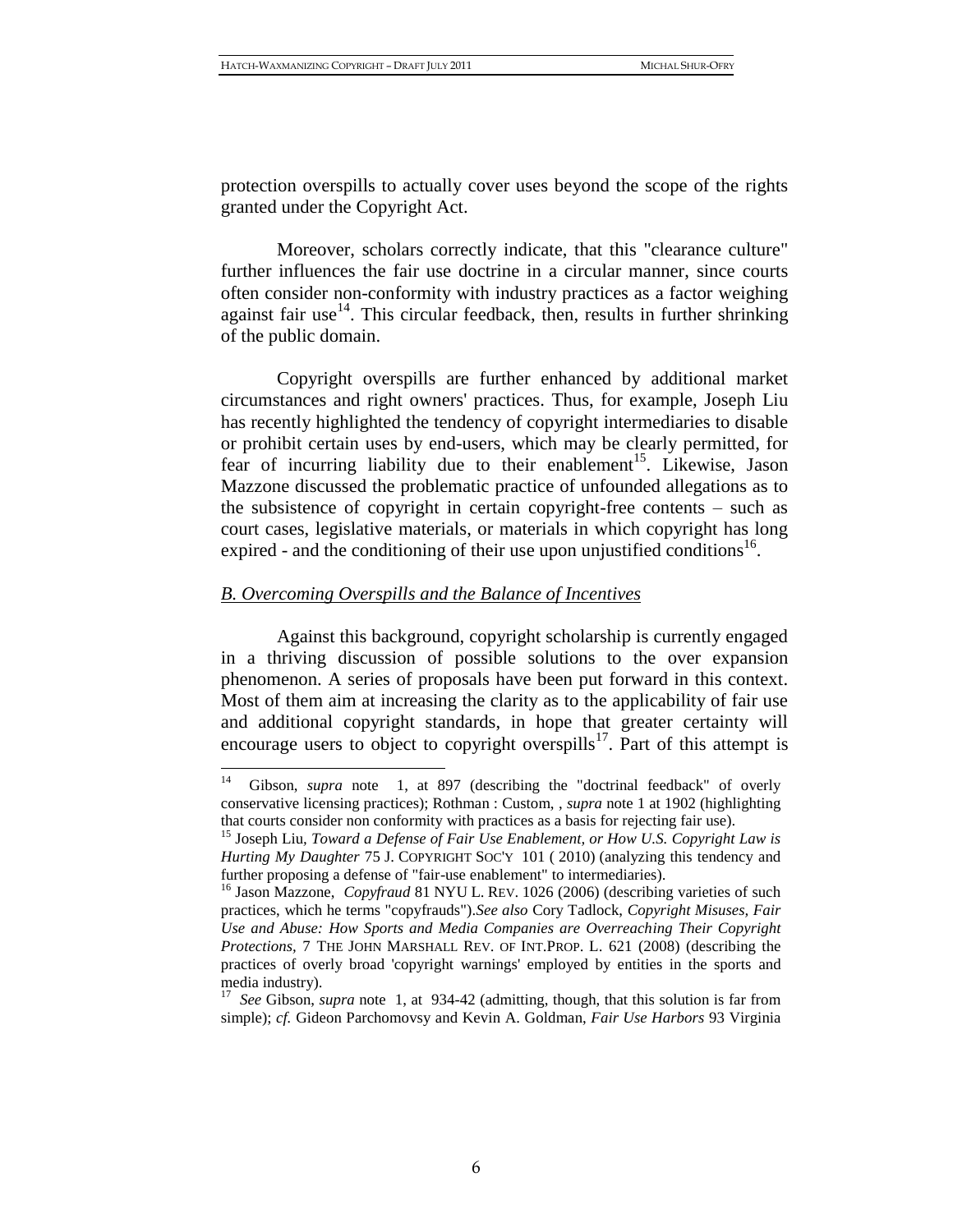reflected in the establishment of "fair-use-best-practices" in various fields, that strive to represent the understandings and practices of different industries as to permitted uses<sup>18</sup>. Others further suggest expanding educational measures, such as law clinics, aimed at educating and encouraging the public to exercise its fair use rights<sup>19</sup>, while a recent European proposal calls for the establishment of a "public domain supervisor", that will represent the interest of the public in public and political fora, that are frequently influenced more by stakeholders than by  $\text{users}^{20}$ .

<span id="page-6-2"></span><span id="page-6-1"></span><span id="page-6-0"></span>A critical analysis of these proposals is beyond the scope of this essay. Briefly, however, "fair use best practices" have been criticized for being phrased without the involvement of stakeholders, and for being more of a wishful thinking than an actual representation of the  $law$ <sup>21</sup>. On the other hand, the related idea to establish fair use "safe harbors" in regulation may deny the fair use doctrine of its inherent flexibility, and may also prove a two-ended sword, since the permitted uses set out as minimums in such regulation may quickly be interpreted as maximums by courts<sup>22</sup>.

L. Rev. 1483 (2007) (advocating the introduction of "harbors" that define minimum levels of uses as "fair").

<sup>18</sup> *See e.g.,* Rothman: Best Intentions, *supra* note [3](#page-2-0) (describing the spreading phenomenon of fair use practices); Niva Elkin-Koren, Orit Fischman Afori, Ronit Haramati-Alpern and Amira Dotan, *Fair Use Best Practices for Higher Education Institutions: The Israeli Experience*, J. COPYRIGHT SOC'Y (forthcoming) available at SSRN: <http://ssrn.com/abstract=1648408> (describing an initiative to establish "fair use best practices" for Israeli academic institutions). For a specific example of a practice which was established by several organizations *see, e.g. "*Fair Use Principles for User-Generated Content", *available at*  [http://www.eff.org/files/UGC\\_Fair\\_Use\\_Best\\_Practices\\_0.pdf.](http://www.eff.org/files/UGC_Fair_Use_Best_Practices_0.pdf) *But see* Rothman's

criticism of these practices *-* note [21](#page-6-1) *infra* and accompanying text.

<sup>19</sup> Rothman: Best Intentions, *supra* note [3,](#page-2-0) at 386.

<sup>20</sup>Peukert, *supra* note [12.](#page-4-0) *See also* Jason Mazzone, *Administering Fair Use,* 51 WILLIAM AND MARY L. REV. 395 (2009) (proposing the establishment of a public agency to regulate and administer fair use). Other ideas raised in this context are the establishment of a public domain registry to minimize "copyfrauds" and the formation of a "fair use enablement" defense for intermediaries that facilitate fair use by third parties – *see*, respectively, Mazzone, *supra* note [16](#page-5-2) at 1090-91; Liu, *supra* not[e 15](#page-5-3) at 119-22.

<sup>21</sup> *See, e.g.,* Rothman: Best Intentions, *supra* note [3,](#page-2-0) at 376.

<sup>22</sup> Gibson, *supra* note [1,](#page-1-1) at 881-82; *cf.* Pachomovsky and Goldman, *supra* note [17,](#page-5-1) at 1524-1528 (acknowledging these objections but estimating that the concerns are exaggerated).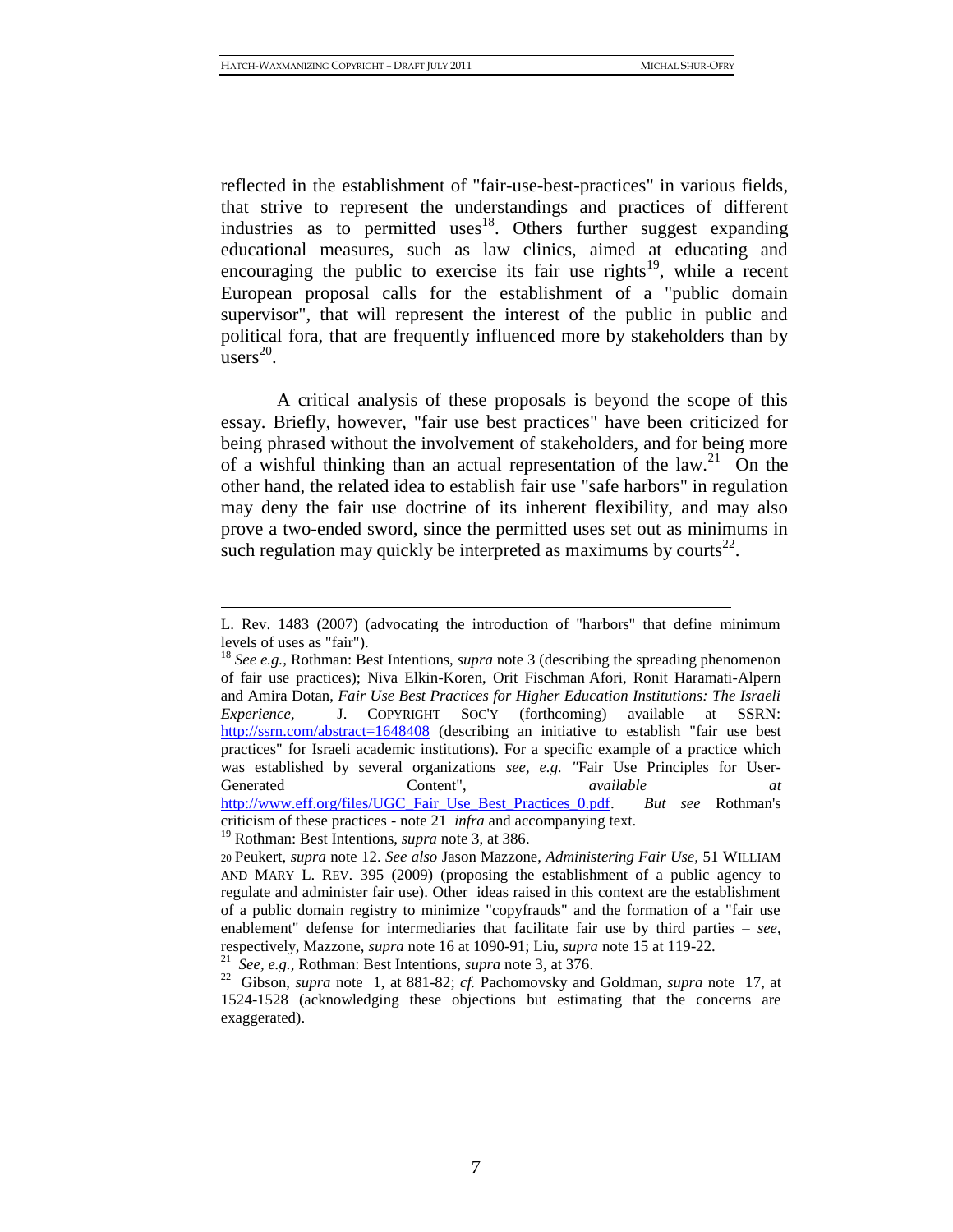<span id="page-7-0"></span>However, the concern I wish to highlight here is of a more general nature. The measures proposed in recent scholarly discussion, even if presumably desirable and even if implemented in their entirety – may be insufficient to significantly decrease users' risk aversion and their lack of incentive to challenge stakeholders' demands<sup>23</sup>. A simple economic calculation indicates that in many instances, paying a modest clearance fee to stakeholders may be the rational choice, even for sophisticated, welladvised users who are repeat players in the media industries. Consider the following (hypothetical) example: a newspaper wishes to quote several lines out of Martin Luther King's "I have a Dream" speech. Now imagine, that the estate of Luther King requires a fee of 400 dollars for this use<sup>24</sup>. The newspaper receives legal advice that the quote is probably a "fair use", and the consent of the right holders is therefore unnecessary. Yet, from an *ex-ante* perspective, it must also take into account the potential costs of challenging the stakeholders position. These include the low chances that the fair use argument will eventually be rejected, and the newspaper will have to pay a substantial amount of statutory damages for copyright infringement<sup>25</sup>. Often, these also include the costs of litigation [Lc] and the possible increase in the costs of insurance [Ic], resulting from the mere filing of the suit<sup>26</sup>. Thus, when the *ex post* statutory damages may amount to 150,000 dollars for willful infringement or to 30,000 dollars for a "regular" one, and the *ex ante* clearance fee is relatively modest (400 dollars in our example), the rational and risk averse user is likely to pay the

<sup>23</sup> For a similar observation *see* Cotter, *supra* note [1,](#page-1-1) at 1312-18 (noting that "tinkering" with fair use may be an ineffective means for overcoming the problem of overenforcement).

<sup>24</sup> Although the example is hypothetical it does not seem completely farfetched: *Cf.* KEMBREW MCLEOD, FREEDOM OF EXPRESSION (R), OVERZEALOUS COPYRIGHT BOZOS AND OTHER ENEMIES OF CREATIVITY, 33 (2005) (the author describes how he was requested to pay over \$200 to the copyright holders for quoting four sentences from the Luther King speech, and further detailing how "USA Today", which in 1993 reprinted the speech in its entirety to mark its  $30<sup>th</sup>$ . anniversary, was sued by the Estate of Martin Luther King).

<sup>&</sup>lt;sup>25</sup> 17 U.S.C. § 504(c)(2) (2006) (Providing that willful copyright infringement may entitle the copyright owner to statutory damages in a maximum amount of 150,000 dollars). Under sub-section (1) of this provision the amount of statutory damages in the absence of willful infringement can reach 30,000 dollars. *See,* in this context, Pamela Samuelson and Tara Wheatland, *Statutory Damages in Copyright Law,* 51 WILLIAM AND MARY L. REV. 439, 441 (2009) (noting that the "willfulness" requirement was interpreted quite broadly by courts).

<sup>26</sup> *See* not[e 11](#page-4-1) *supra* and accompanying text*.*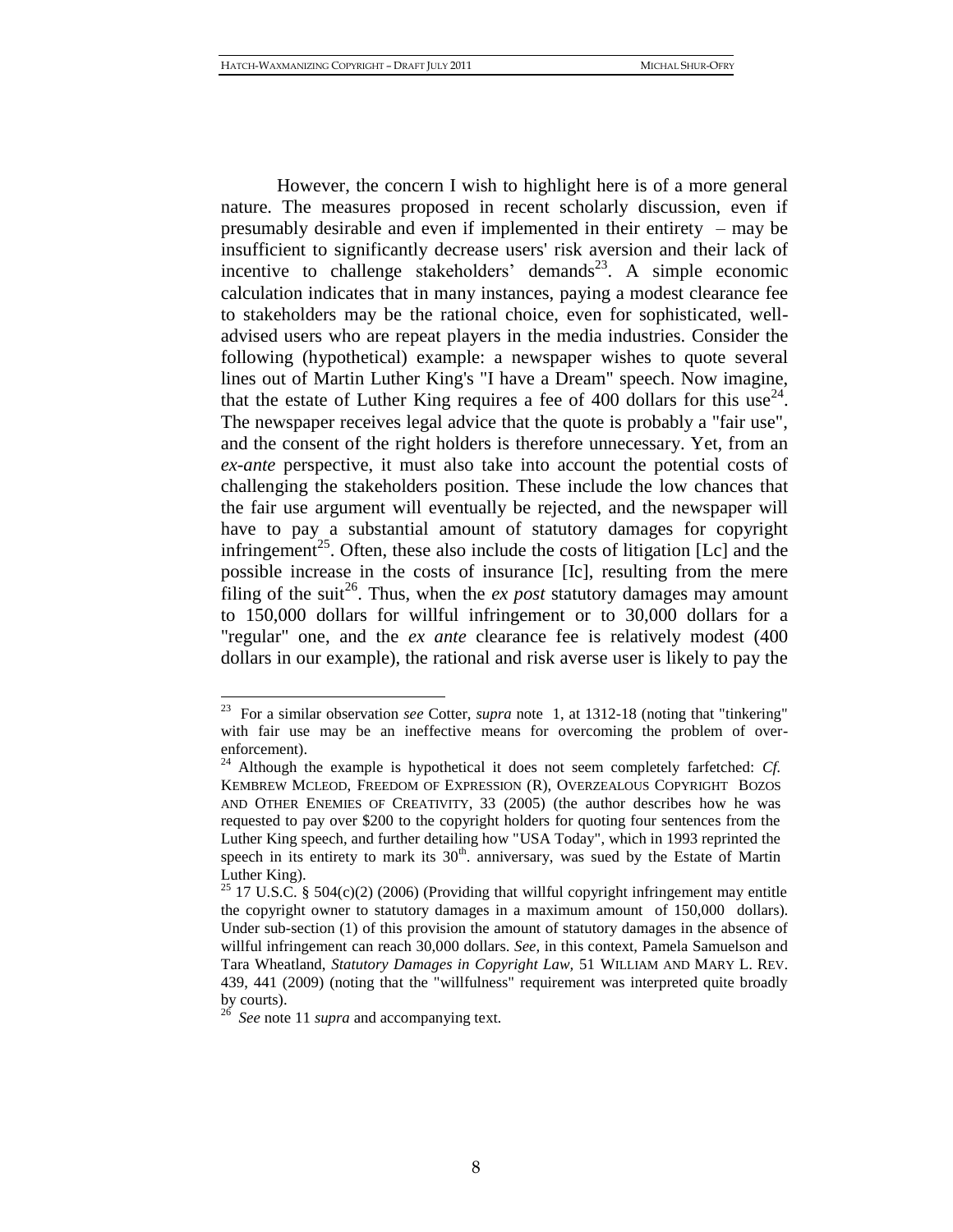<span id="page-8-1"></span><span id="page-8-0"></span>fee rather than challenge the stakeholders demand, even when the prospects of its fair-use argument are as high as  $80\%^{27}$ . Another rational alternative would be to avoid using the content in question altogether, assuming that such use is not critical for the user's project<sup>28</sup>. This option may be particularly attractive for incidental non-industry users, whose familiarity with the subtleties of permitted uses may be more limited $^{29}$ .

<span id="page-8-2"></span>This analysis reveals an inherent structural imbalance within copyright law. Indeed, it is widely acknowledged that copyright law is not only about incentive to innovation, but seeks to achieve an (ever elusive) equilibrium between incentivizing innovation and additional values which necessitate access to copyrighted works<sup>30</sup>. De jure, this balance is achieved through setting out limitations to the scope of copyright. Yet, as demonstrated above, the law's current structure results in the *de facto*  expansion of copyright beyond their intended scope. In other words, while copyright law is designed around the prevailing narrative of providing an incentive to innovation, it is quite oblivious to providing an incentive to challenge copyright overspills. Decreasing the law's ambiguity may improve the situation in some cases, but would not significantly affect this imbalance in many other instances. As Thomas Cotter recently observed in the context of fair use, the doctrine "relies on individuals to champion the public interest…without providing them with sufficient incentive to do so"<sup>31</sup>. Protecting the equilibrium envisaged by the legislator, then, requires the formation of an affirmative incentive-to-challenge regime under copyright law.

<sup>&</sup>lt;sup>27</sup> Roughly, the calculation is:  $400\$  [Clearance Fee]  $<$  \$30,000 / \$6,000 [claim's estimated prospects of 20% X maximum statutory damages of \$150,000 or \$30,000, respectively]  $+$  Lc  $+$  Ic. True, this is a very rough illustration, as the amount of statutory damages awarded in a certain case may be lower than the maximum amount, and the *ex ante*  prospects of a claim cannot be accurately evaluated. Yet, it does serve to demostrate the distorted "balance of incentives" under the present regime.

<sup>&</sup>lt;sup>28</sup> Consider, again, the example of John Else, who renounced using a segment of "the Simpsons " as a background in his documentary – *see* note [13](#page-4-2) *supra* and accompanying text*.*

 $29$  Joseph Liu colorfully illustrates this point by describing his daughter's decision to refrain from drawing "famous" characters altogether – *see* Liu, *supra* not[e 15](#page-5-3) at 104-5*.*

<sup>&</sup>lt;sup>30</sup> The latter statement is of course oversimplified; indeed, copyright law can and does promote additional interests besides incentive, such as personality interests or Lockean values: *see, e.g.,* Justin Hughes, *The Philosophy of Intellectual Property*, 77 GEO. L.J. 287 (198*8).*

<sup>31</sup> Cotter, *supra* note [1,](#page-1-1) at 1274.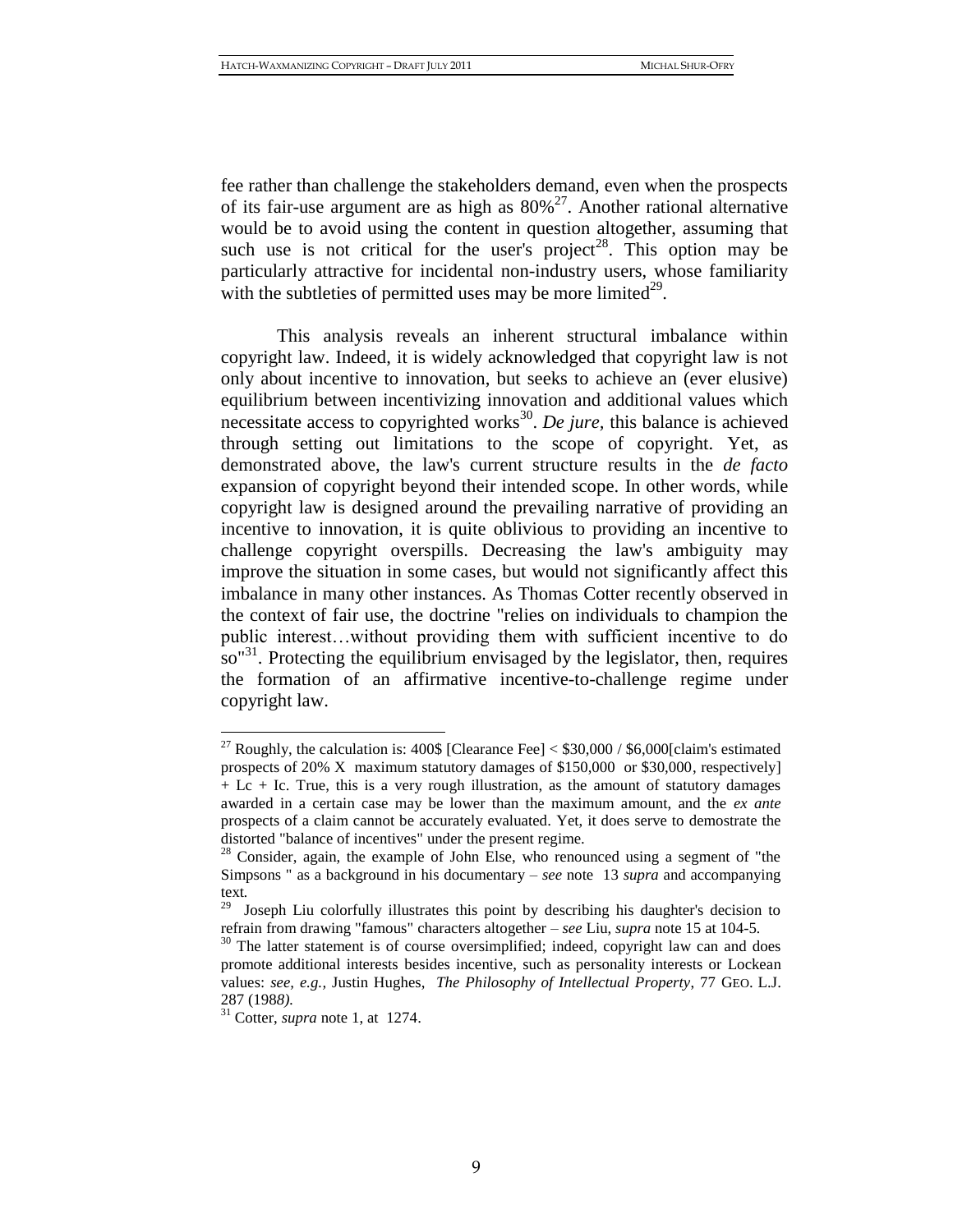Interestingly, a look beyond the contours of copyright law reveals that such a mechanism has already been introduced in another area of intellectual property. I am referring to the field of pharmaceutical generic litigation under the Drug Price Competition and Patent Term Restoration Act, commonly known as the "Hatch-Waxman Act"<sup>32</sup>. Before taking a closer look at the incentive-to-challenge regime under the Hatch Waxman Act, a caveat is in order. Indeed, the Act regulates a different subject-matter than the copyright subject-matter, and its provisions cannot be "copypasted" into copyright law in a verbatim manner for numerous reasons which are discussed below<sup>33</sup>. Yet, despite these caveats the incentive-tochallenge regime under the Hatch Waxman Act is an important example that can inspire the establishment of a market-based incentive-to-challenge mechanism within copyright law. The following Part turns to take a closer look at this scheme.

# <span id="page-9-0"></span>III - INCENTIVE TO CHALLENGE : THE HATCH – WAXMAN REGIME

The Hatch-Waxman Act introduced a complex web of provisions concerning both patent law and drug-approval processes by the Food and Drug Administration (FDA). A complete review of these terms is beyond the scope of this  $essay<sup>34</sup>$ . Rather, for our purposes it is sufficient to describe the unique incentive-to-challenge system the Act created.

<span id="page-9-2"></span><span id="page-9-1"></span>The legislation was motivated, at least in part, by the notion that innovative ("brand-name") drug companies sometimes succeed in registering weak and low-quality patents, whose validity can be questionable<sup>35</sup>. Once registered, these patents extend the *de facto* protection granted to certain drugs, and may block the market entry of generic

 $32$  *Supra*, note [5](#page-2-1).

<sup>&</sup>lt;sup>33</sup> Part IV *Infra*, notes [57](#page-14-0)[-60](#page-14-1) and accompanying text.

<sup>34</sup> For a more comprehensive review of the Act's provisions *see, e.g.,* Michael Carrier, *Unsettling Drug Patent Settlements: A Framework For Presumptive Illegality, 108* MICHIGAN L. REV. 37 (2009); Alfred Engelberg, *Special Patent Provisions for Pharmaceuticals: Have they Outlived Their Usefulness?* 39 IDEA 389 (1999); Gregory Dolin, *Reverse Settlements as Patent Invalidity Signals* (2010)**,** available at SSRN: [http://ssrn.com/abstract=1675947,](http://ssrn.com/abstract=1675947) at pp. 6-14.

<sup>35</sup> C. Scott Hemphill and Bhaven N. Sampart, *When Do Generics Challenge Drug Patents* (2010), available at SSRN[: http://ssrn.com/abstract=1640512,](http://ssrn.com/abstract=1640512) at p. 4.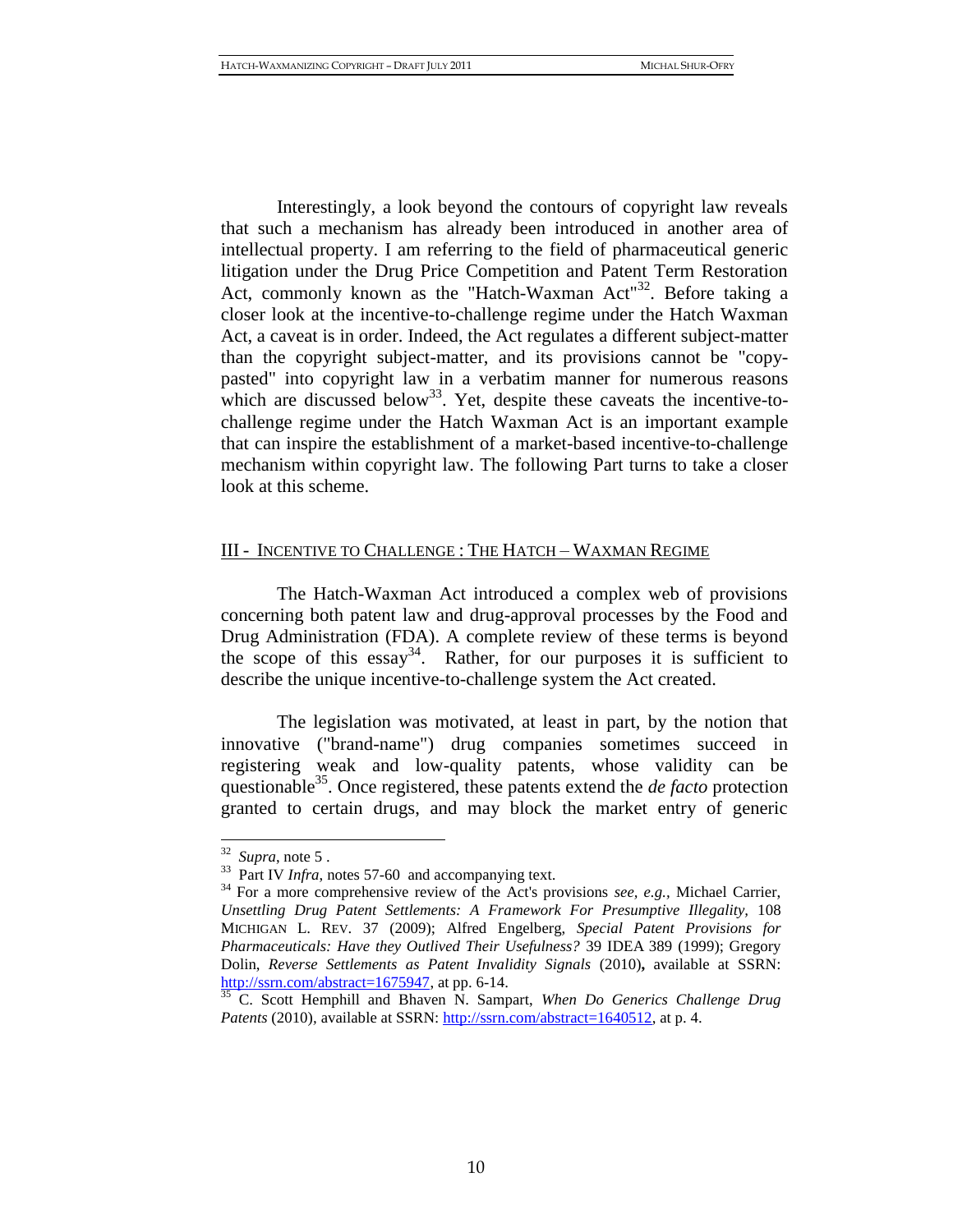competitors for many years beyond the life of the initial patent that often protects the novel active ingredient in the drug<sup>36</sup>.

<span id="page-10-0"></span>Indeed, patents are open to challenge even after their registration, and invalidity arguments can be raised by defendants during infringement litigation. Yet, in the arena of pharmaceutical patents, too, risk-aversion often prevailed. The inherent *ex-ante* uncertainty of litigation outcomes 37 combined with the substantial litigation costs in this field that can easily reach millions of dollars<sup>38</sup>, hindered the challenging of patents that protect "brand name" pharmaceuticals. Other players' ability to immediately take advantage of holdings of invalidity obtained by a generic company added an additional burden to such challenging<sup>39</sup>. Much like in copyright law, then, "patent overspills" prevailed: patents which did not actually reflect non-obvious advancement over prior art were under-challenged, to the detriment of the public and the public domain<sup>40</sup>.

<span id="page-10-1"></span>Against this background, the Hatch Waxman Act introduced a sophisticated set of provisions designed to increase generic manufacturers' incentive to challenge, with the ultimate purpose of targeting the high prices of pharmaceuticals. First, it introduced a process of an Abbreviated New Drug Application (ANDA), which enables the FDA to approve generic versions of innovative pharmaceutical drugs on the basis of demonstrating bioequivalence to an already approved drug<sup>41</sup>. When the

<sup>36</sup> Hemphill & Sampart, *supra* note [35](#page-9-1) at 6.

<sup>37</sup> *See* Mark Lemley and Carl Shapiro, *Probabilistic Patents*, J. ECO. PERS. 75 (2005) (analyzing patents in terms of a right to *attempt* to exclude alleged infringers and emphasizing that litigation outcomes are uncertain from an *ex ante* perspective).

<sup>38</sup> Hemphill & Sampart, *supra* note [35](#page-9-1) at 9; Dolin, *supra* note [34](#page-9-2) at 14; Matthew Higgins and Stuart Graham, *Balancing Innovation and Access: Patent Challenges Tip the Scale,*  326 SCIENCE 370(2009)

<sup>39</sup> Joseph Farrell and Robert P. Merges, *Incentives to Challenge and Defend Patents: Why Litigation Won't Reliably Fix Patent Office Errors and Why Administrative Patent Review Might Help* 19 BERKELEY TECH. L. J. 1 (2004) at 9-10 (analyzing the "public goods" problem which hinders challenging of patents in general); Hemphill & Sampart, *supra*  not[e 35](#page-9-1) at 9.

<sup>40</sup> *See* Christopher R. Leslie, *The Anticompetitive Effects of Unenforced Invalid Patents,* 91 MINN. L. REV. 101 (2006) (referring mainly to patents whose subject matter is not covered by the Hatch Waxman Act).

<sup>21</sup> U.S.C. § 355(j)(8)(B) (2)(A). The bioequivalence requirement replaced the need to conduct independent clinical trials to demonstrate safety and efficacy of the generic pharmaceutical – *see* Hemphill & Sampart, *supra* note [35](#page-9-1) at 8; Dolin, *supra* note [34](#page-9-2) at 9.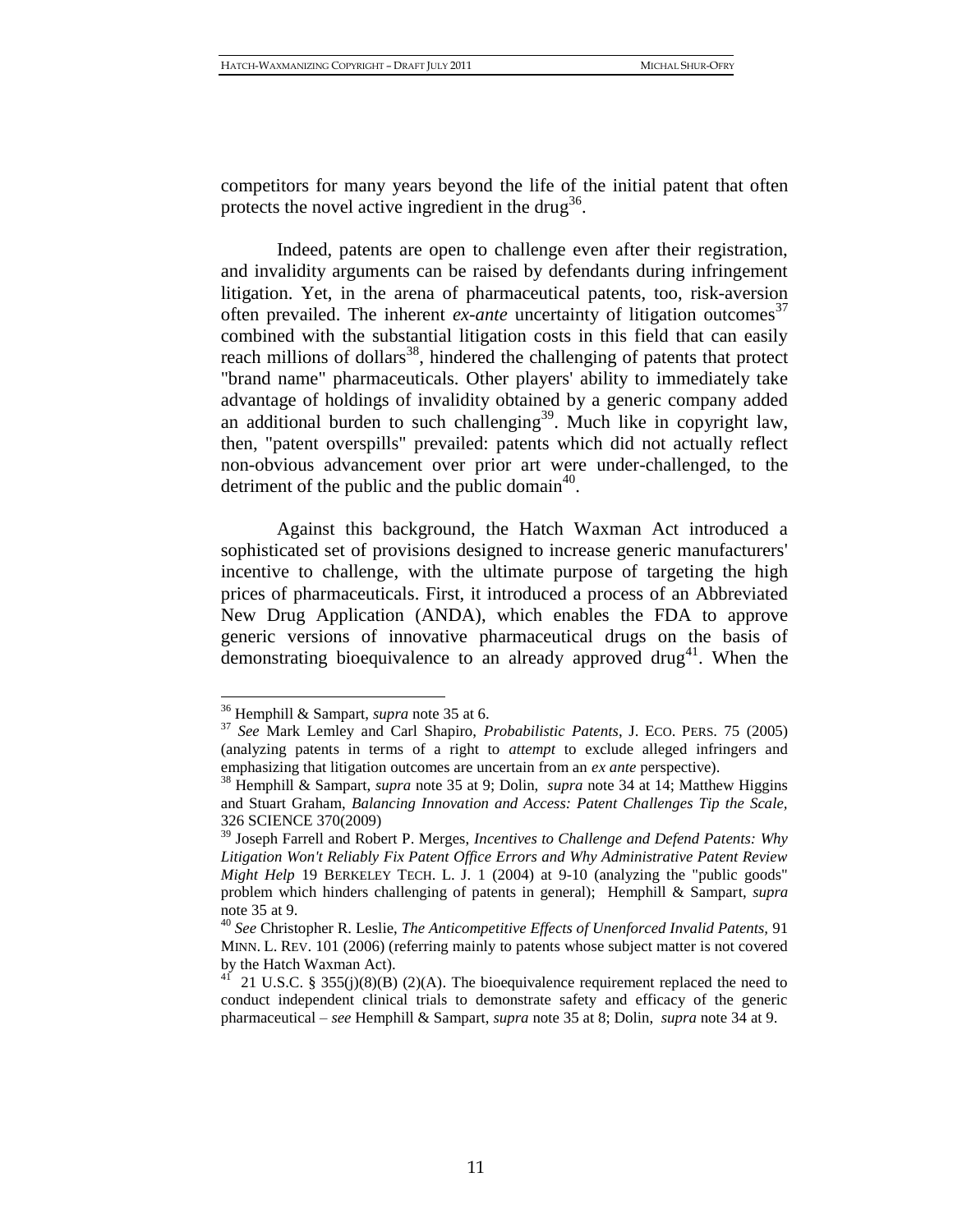innovator's drug is patent-protected, the generic firm may challenge such protection by filing an ANDA containing a "Paragraph IV" certification. By so doing it alleges that the patents that are listed with the FDA database (commonly known as "the Orange Book") as protecting the innovator's drug are invalid or not infringed by its own generic product<sup>42</sup>. Such Paragraph IV filing normally triggers a patent infringement suit on part of the innovator, in which the questions of patent validity and infringement are litigated<sup>43</sup>. In addition, and most important for our purpose, the Act further provides that the first generic filer of an ANDA under "Paragraph IV" is entitled, under certain conditions, to a 180-day period of generic exclusivity in marketing its own generic product<sup>44</sup>. In other words, during the generic exclusivity period the first filer can market its generic product, while other filers of ANDA's with respect to the same drug must wait at least until the expiry of the generic exclusivity period before they can enter the market. When the drug in question enjoys substantial sales, the Paragraph IV exclusivity may be extremely valuable<sup>45</sup>.

<span id="page-11-0"></span>Recent empirical research conducted by Scott Hemphill and Bhaven Sampart demonstrates that this set of provisions, particularly the "quasiintellectual property right" set up by the Paragraph IV mechanism<sup>46</sup>, was indeed successful in establishing an environment which encourages patent challenging among generic pharmaceutical firms<sup> $47$ </sup>. The number of patent challenges following its introduction has dramatically increased<sup>48</sup>. Moreover, as may be expected, patent quality is one of the significant factors which influence the decision to challenge, and patent challenges

 $42$  21 U.S.C. § 355 (j)(5)(B)(iv).

<sup>43</sup> For a detailed review of this mechanism *see* Dolin, *supra* not[e 34,](#page-9-2) pp. 12-14.

<sup>&</sup>lt;sup>44</sup> *Ibid.* The detailed conditions triggering the Paragraph IV exclusivity are immaterial for our purposes.

<sup>45</sup> *See* Higgins and Graham, *supra* note [38](#page-10-0) , at 370 (noting that the average potential payoff of the Paragraph IV challenging is 60 million dollars in the first 180 days alone); Scott C. Hemphill & Mark A. Lemley, *Earning Exclusivity: Generic Drug Incentives and the Hatch Waxman Act, available at SSRN: [http://ssrn.com.abstract=1736822,](http://ssrn.com.abstract=1736822/) at p. 8-9* (analyzing the value of the exclusivity period under the Act).

<sup>&</sup>lt;sup>46</sup>See Hemphill and Lemley, *supra*, note [45,](#page-11-0) at 8 (referring to the Paragraph IV exclusivity as a "mini patent").

<sup>47</sup> Hemphill & Sampart, *supra* note [35.](#page-9-1) 

<sup>48</sup> Higgins and Graham, *supra* note [38,](#page-10-0) at 370; Hemphill & Sampart, *supra* note [35](#page-9-1) at pp. 3 and 14.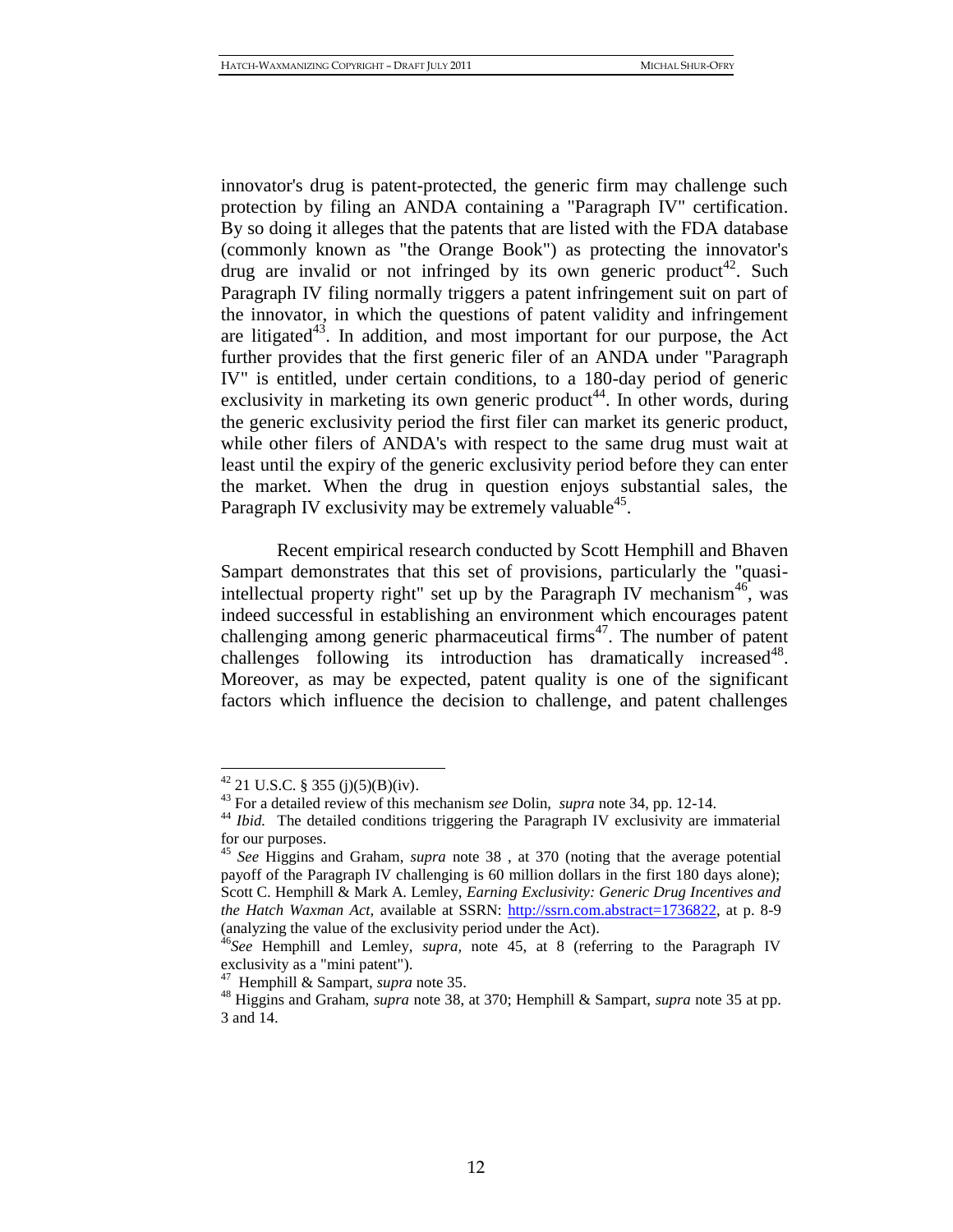under the Hatch Waxman regime indeed seek to target those weaker patents that are more likely to create "patent overspills"<sup>49</sup>.

Admittedly, the provisions of the Hatch Waxman Act in this context and their implementation are not immune from difficulties and criticism. Most of that criticism focuses on the practice of "reverse payment settlements" which developed under the Act. Under these practices the parties settle the Paragraph IV litigation, without a decision being obtained as to the validity (or non-infringement) of the challenged patent. Typically, generic entrance to the market is somewhat delayed, in return of a certain payment or other benefits from the innovator company<sup>50</sup>. Current writing raises concerns that such settlements might deprive the public of at least part of the benefits resulting from patent challenges<sup>51</sup>.

<span id="page-12-0"></span>A detailed review and evaluation of that criticism is certainly beyond the scope of this article. As already emphasized, my aim is not to propose a *verbatim* import of the Hatch Waxman mechanism into copyright law. For reasons discussed in the following Part, such a measure would be both impractical and undesirable<sup>52</sup>. I do suggest, however, a more general insight which can be drawn from the experience accumulated with respect to pharmaceutical patents during the last decades. The regime established under the Hatch Waxman Act carries an important *conceptual* lesson for copyright law: It demonstrates that an *ex post* market scrutiny of intellectual property overspills is an obtainable task, if the appropriate set of incentives is embedded in the relevant law. It further demonstrates that providing a significant incentive to challenge helps to overcome risk aversion, and makes a significant difference in the willingness of private actors to embark upon the challenging of intellectual property rights.

<sup>49</sup> Hemphill & Sampart, *ibid,* at pp. 18-26; Higgins and Graham, *ibid.*

<sup>50</sup> *See, e.g.,* Hemphill and Lemley, *supra,* note [45](#page-11-0) (further arguing that in order to achieve the goals of the Hatch Waxman Act the exclusivity under the Act should be granted to the first generic company that actually *enters* the market); Michael A. Carrier, *2025: Reverse Payment Settlements Unleashed*, CPI ANTITRUST J. (2010)(criticizing the practice of "reverse payment settlements" from an antitrust perspective); Dolin, *supra* note [34](#page-9-2) (calling for a patent re-examination in cases of "reverse payment settlement").

<sup>51</sup> *See* references in note [50](#page-12-0) *ibid.* Others are concerned with additional strategies for delaying generic entry which brand-name companies developed pursuant to the Hatch Waxman legislation – *see* Hemphill and Lemley, *supra* note [45,](#page-11-0) at 16-24.

<sup>52</sup> *See* Part IV *infra,* note[s 56-](#page-14-2)[60](#page-14-1) and accompanying text.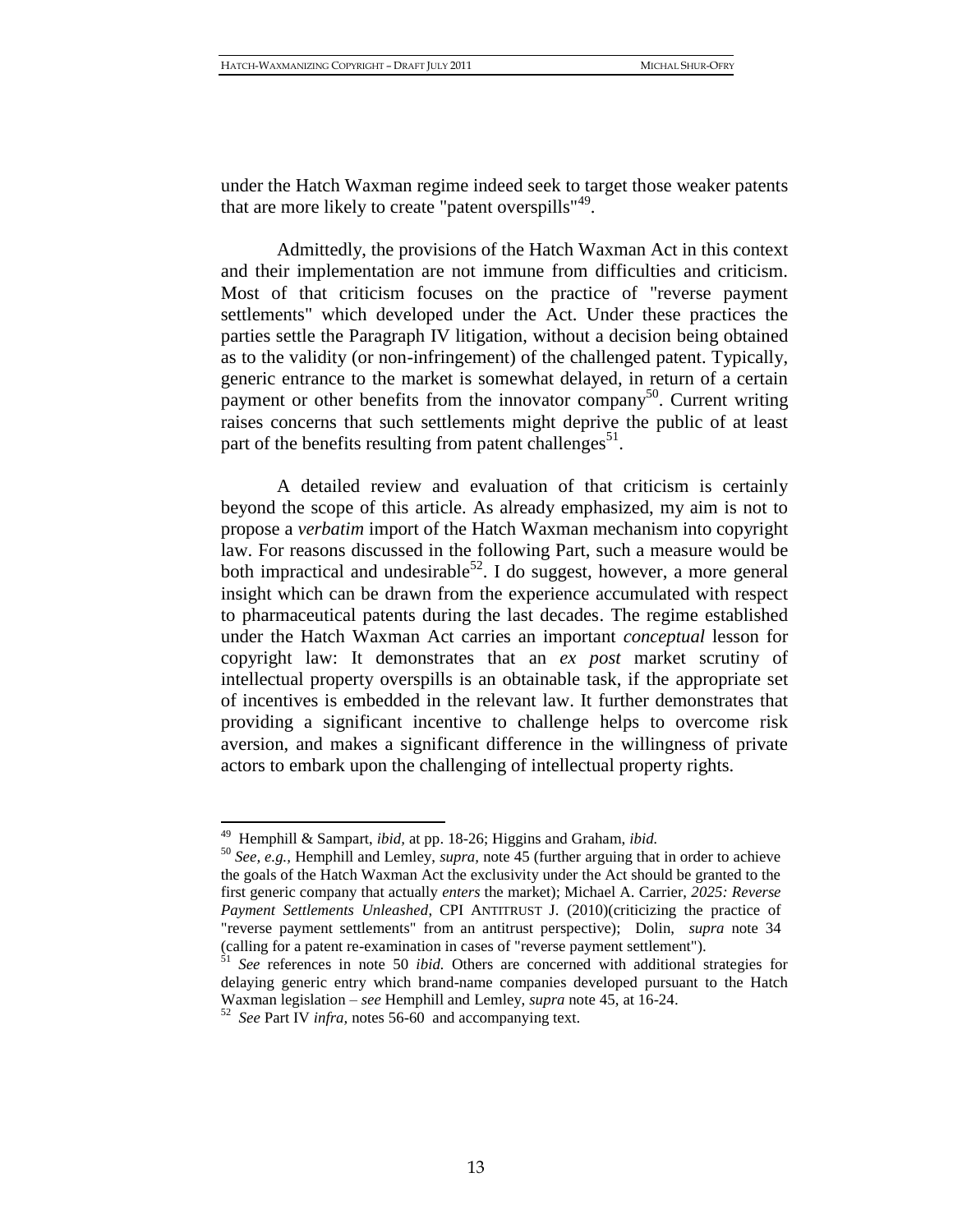This is a lesson which copyright law should seek to explore. Like patent law (in the pharmaceutical field), copyright law cannot be confined to the prevailing narrative of providing an incentive to creation. Rather, in order to counterbalance its overspill externalities, copyright, too, should concern itself with providing an affirmative incentive to challenge. In the following Part I turn to explore possible manners of incorporating an incentive-to challenge regime into copyright law.

#### <span id="page-13-0"></span>IV- APPLICATION TO COPYRIGHT

#### <span id="page-13-1"></span>*A. The Conceptual Framework*

In light of previous analysis, several issues should be considered while searching for an incentive to challenge regime that is suitable for copyright law. *First*, the need to use private parties as effective guardians of the public domain, by providing them with an adequate set of incentives, may be even more crucial in the field of copyright than in the area of patents. The registration requirement that applies to patents entails an *ex ante* examination of patent applications prior to their grant. Despite its imperfections, the registration system does provide a *certain* level of administrative filtering of patent overspills<sup>53</sup>. Such an administrative system does not exist with respect to copyright subject matter, whose protection does not depend on any formal registration. Indeed, several commentators have recently suggested establishing various administrative measures in order to inhibit copyright overspills<sup>54</sup>. Yet, the Hatch Waxman experience suggests that a market based system which encourages an *ex post* review and challenge by private parties is feasible. Indeed, with an appropriate set of incentives such a scheme can be more efficient than administrative scrutiny<sup>55</sup>. In addition, this market based approach may be more consistent with the current structure and operation

<sup>53</sup> But *cf.* Farrell and Merges, *supra* note [39](#page-10-1) (arguing that the *ex ante* administrative scrutiny of patent applications by the Patent Office is limited and should be strengthened).

<sup>54</sup> *See* Peukert, *supra* note [12](#page-4-0) (suggesting the establishment of a European public domain supervisor); Mazzone: Administering Fair Use*, supra* note [20](#page-6-2) (making various proposals for regulating fair use through an administrative agency). *See also* Pamela Samuelson and Members of The CPP, *The Copyright Principles Project: Directions for Reform,* 25 BERKLEY TECH. L. J. 1175, 1198 (2011) (proposing to reinvigorate the copyright registration requirement).

<sup>55</sup> *See* Hemphill & Sampart, *supra* note [35.](#page-9-1)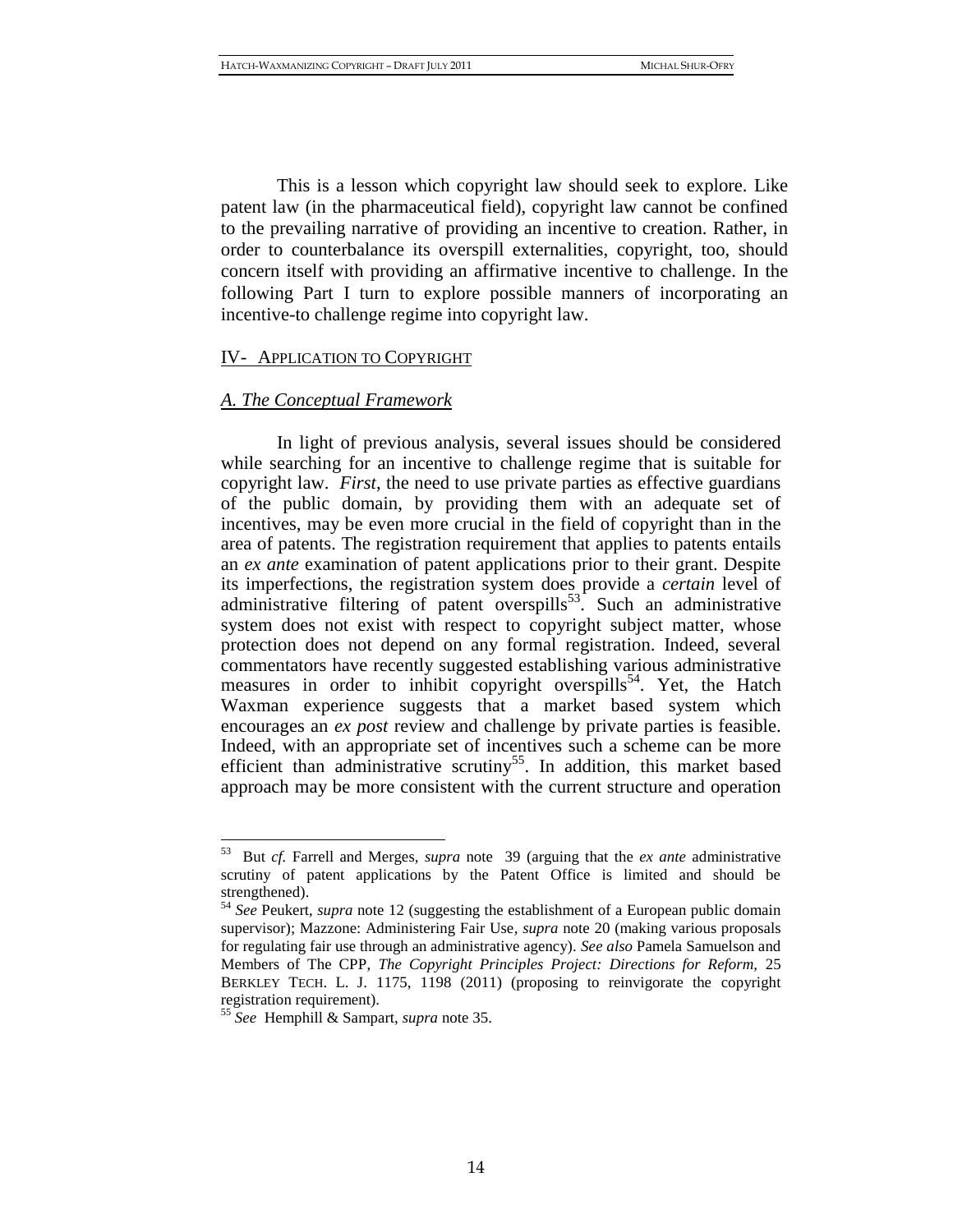<span id="page-14-2"></span>of copyright law, and does not involve the costs entailed in establishing new regulatory mechanisms<sup>56</sup>.

<span id="page-14-0"></span>*On the other hand*, including an exact parallel of the Hatch Waxman exclusivity in copyright law is neither desirable nor realistic. The differences between the subject matter of copyright overspills and the overspills with which the Hatch Waxman Act is concerned are important and cannot be ignored. An early market entry of a generic producer of a life-saving pharmaceutical can be of vast significance to the public and may thus justify an incentive in the form of a generic marketing exclusivity, whose potential value may be immense<sup>57</sup>. The fair use of books, articles, films or other copyright protected works, while undoubtedly significant from both economic and democratic perspectives, does not warrant such a powerful measure. Furthermore, successfully challenging the validity of a pharmaceutical patent carries immediate general benefits to other pharmaceutical players and to the public at large, as the invalid patent is erased from the registry. These benefits may justify the particular incentive provided under the Hatch Waxman Act to the first filer. On the other hand, asserting that a certain use of a copyrighted work is a permitted or a fair use is context specific. Although such holdings may have certain precedential value, their effect is less general.

Moreover, in light of the differences in subject matter and in market structures, providing a limited exclusive right to users is unlikely to create any substantial incentive to challenge overspills in the copyright arena. Let us consider, again, the hypothetical *Martin Luther-King*  example<sup>58</sup>. Imagine that the newspaper seeking to use the segment from the speech successfully challenges the copyright owners position, and succeeds in litigating its fair use argument. In return, it is granted a 180 days exclusivity in utilizing and licensing that segment. However, due to the modest license fee requested for this use<sup>59</sup> and the dispersed and incidental nature of potential licensees $^{60}$ , the value of such an exclusive right is likely to be rather limited. It is unlikely to counterbalance the *exante* anticipated costs of copyright challenging nor to create a real incentive to challenge.

<span id="page-14-1"></span><sup>&</sup>lt;sup>56</sup> Notwithstanding, adopting my proposal for an incentive to challenge as detailed in the following section does not necessarily exclude administrative or other measures.

<sup>57</sup> *See* the references cited in note [45](#page-11-0) *supra.*

<sup>58</sup> *See* Part II *supra*, note[s 24-](#page-7-0) [27](#page-8-0) and accompanying text.

 $59 \text{ In our example} - 400 \text{ dollars per use.}$ 

<sup>60</sup> *See* the discussion in Part II *supra,* note[s 11](#page-4-1)[-13](#page-4-2) and the accompanying text.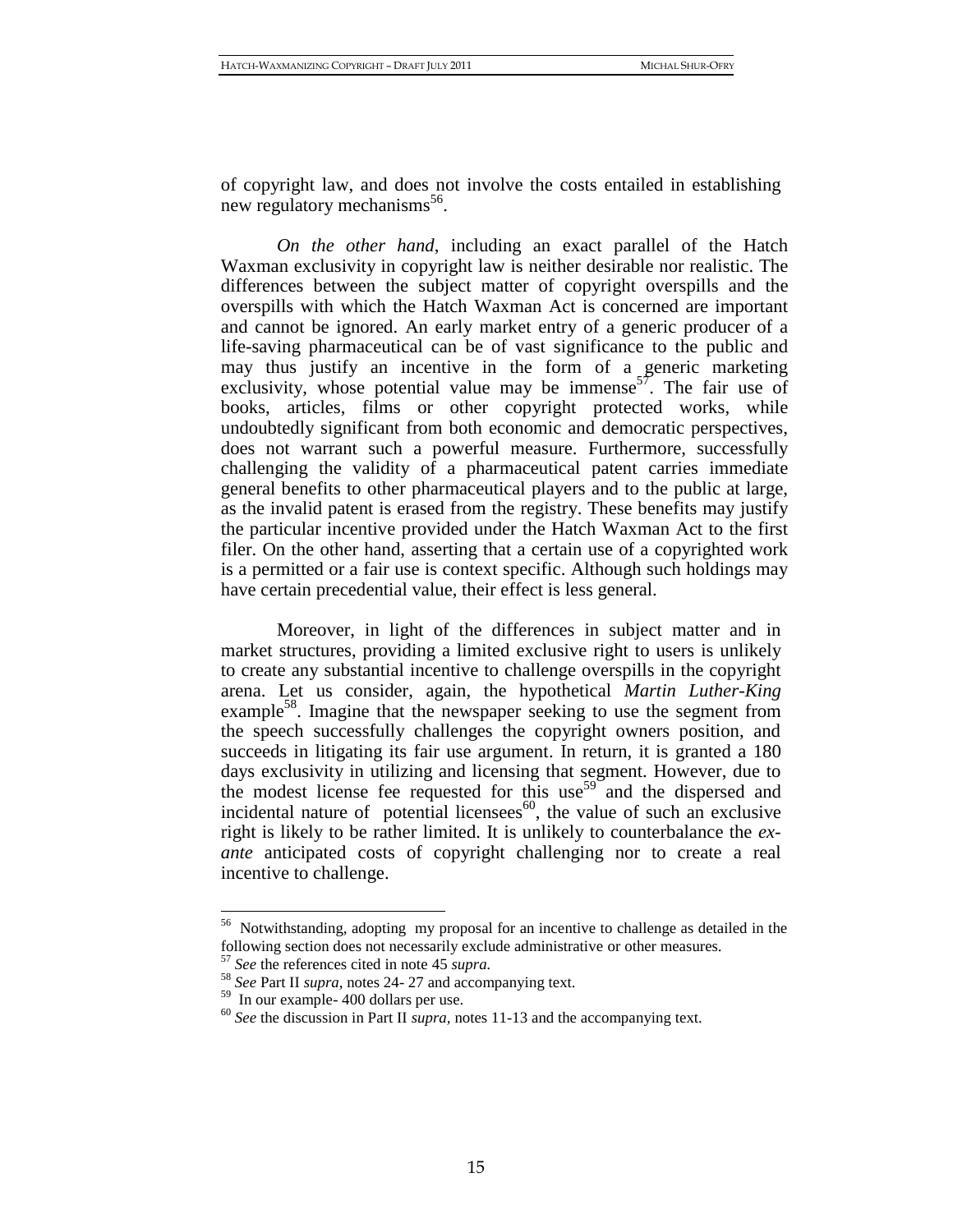The interim conclusion, then, is that despite being inspired by the pharmaceutical patent field, creating an incentive to challenge regime in copyright law cannot be based upon providing exclusive rights with respect to the challenged material. Rather, an incentive-to-challenge has to be integrated in copyright law in a manner which would suit both copyright markets and copyright subject matter. This is where I turn in the following Section.

# <span id="page-15-0"></span>*B. Incentive to Challenge and Copyright Misuse*

<span id="page-15-1"></span>My proposal is rather simple. Copyright law should employ the copyright misuse principle as a vehicle for introducing an incentive-tochallenge regime into copyright doctrine<sup>61</sup>. The proposal is twofold: the first is the introduction of statutory damages, equal to the statutory damages for willful copyright infringement, as a potential remedy for copyright misuse. The second is the recognition of copyright misuse as an affirmative doctrine, that entitles users to initiate legal proceedings against right-holders. Under this proposed scheme, unduly objecting to a legitimate use (such as a fair use, or a use of a work in which copyright expired) would constitute copyright misuse on part of the right holder  $62$ . Moreover, a decision that copyright was indeed misused would give rise to a variety of remedies, including a right to statutory damages for users whose rights were prejudiced.

Notably, the introduction of statutory damages as a remedy for copyright misuse will most likely necessitate legislative intervention: the current statutory damages provision in the Copyright Act concerns copyright infringement, not copyright misuse. Moreover, the entire misuse doctrine is judge-made and still relatively unformed, and the consequences of misusing copyright are not entirely clear<sup>63</sup>. It is already apparent,

<sup>61</sup> <sup>61</sup> For the doctrine of copyright misuse in general *see, e.g.,* Brett Frischmann and Dan Moylan, *The Evolving Common Law Doctrine of Copyright Misuse: A Unified Theory and Its Application to Software* 15 BERKLEY TECH. L. J., 865, 901-902 (2000); Ramsey Hanna, *Misusing Antitrust: The Search for Functional Copyright Misuse Standards*, 46 STANFORD LAW REV. 401 (1994); Tom Bell, *Codifying Copyright's Misuse Defense* 2007 UTAH L. REV*.* 573; Katryn Judge, *Rethinking Copyright Misuse* 57 STAN. L. REV. 901 (2004); Paul Goldstein, GOLDSTEIN ON COPYRIGHT  $(3<sup>rd</sup>$ . ed. 2008), at 11:37.

 $62$  The term "unduly" implies that not every objection to a permitted use would be deemed copyright misuse on part of the right holders – *see* the discussion *infra*, note [69](#page-17-0) and accompanying text.

<sup>63</sup> *See* the references cited in note [61](#page-15-1) *supra.*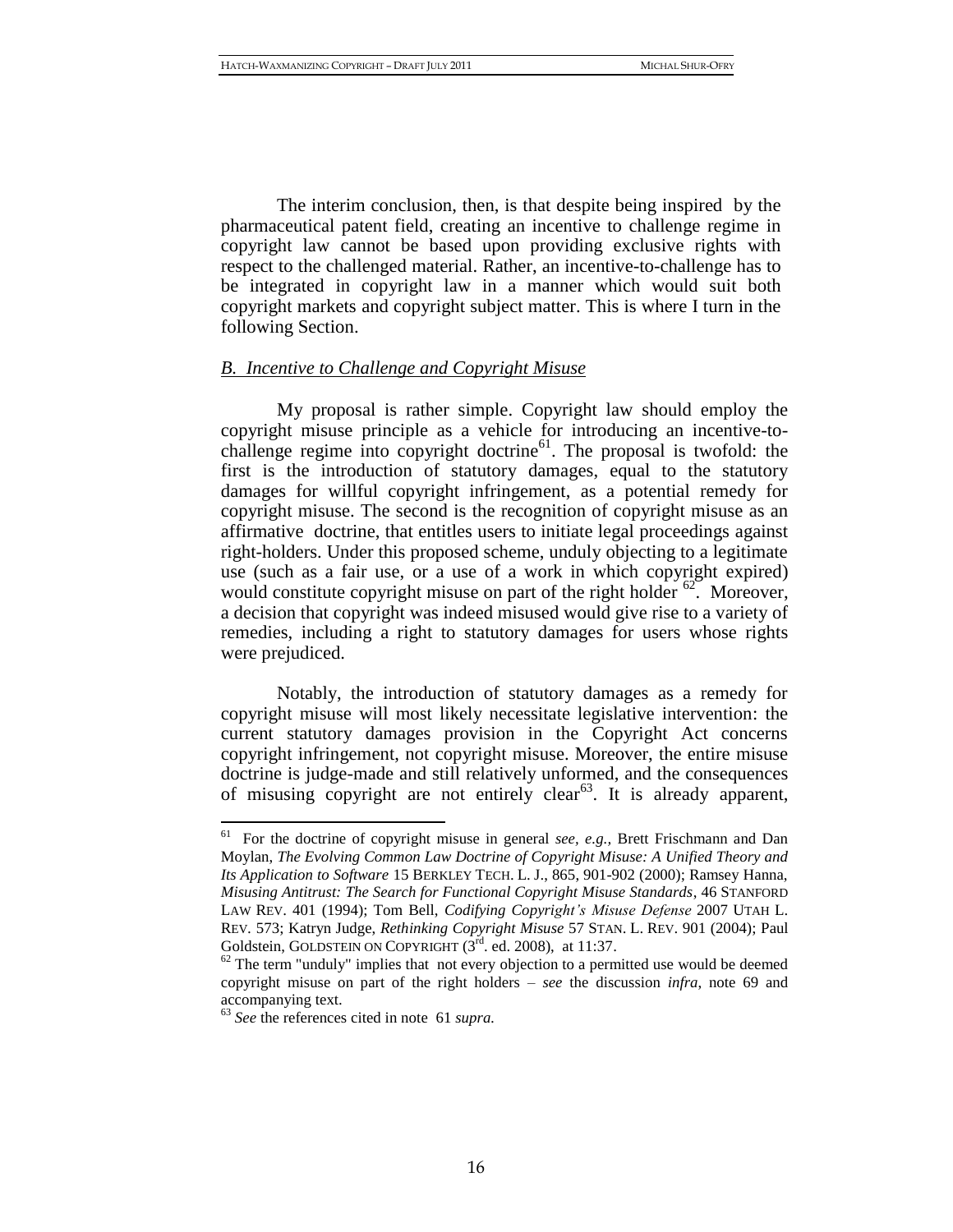however, that the misuse doctrine can apply in a range of different circumstances and can yield a range of potential outcomes, and that a holding of misuse does not result in the complete expiry of copyright $^{64}$ . This state of affairs constitutes a rather convenient background for implementing the current proposal.

This article does not purport to draw a complete set of statutory provisions applying the principles suggested above. Rather, I merely aim to sketch a structure for a proposed solution, which reflects the conclusions of the discussion in the previous sections. This structure, however, warrants a few words of explanation.

First, employing copyright misuse in order to create an incentive to challenge copyright overspills is theoretically consistent with the *raison d'être* of the misuse doctrine. The fundamental problem which this article seeks to address is the undue (and often successful) attempts on part of right holders to expand copyright beyond its statutory scope. However, preventing copyright's expansion beyond the monopoly granted under the Copyright Act is also the underlying rationale of the copyright misuse principle, as acknowledged by several courts<sup>65</sup>. Moreover, the principle of copyright misuse possesses inherent flexibility and can thus accommodate the doctrinal analysis proposed in the previous sections<sup>66</sup>.

In addition, the proposed structure conceptualizes copyright misuse as an affirmative right of users, rather than merely a defence against infringement. This perspective is consistent with recent writing, which calls for recognizing various copyright doctrines as users' rights, rather than mere defenses<sup>67</sup>. Joseph Liu has recently observed, that this approach

<sup>64</sup> GOLDSTEIN, *supra* note [61](#page-15-1)*.*

<sup>65</sup> For prominent case law recognizing the principle and its underlying rationale s*ee*, *e.g.,* Lasercomb Inc. v. Reynolds 911 F2d 970  $(4<sup>th</sup>$ . Cir. ,1990) ;Alcatel USA Inc. v. DGI Technologies, Inc 166 F3d. 772 ( $5<sup>th</sup>$ . Cir. 1999); Practice Management Information Corp. v. American Medical Association 121 F3d 516 (9<sup>th</sup>. Cir. 1997).

<sup>66</sup> *Cf.* Tadlock, *supra* note [16,](#page-5-2) at 644-45 (acknowledging the current limitations of copyright misuse and proposing its expansion by courts in order to encompass overly broad "copyright warnings" by sports and media companies).

<sup>67</sup> *See* Liu, *supra* note [15,](#page-5-3) at 113 (proposing to regard fair use as an affirmative right). *Cf. also* Guy Pessach, *Reverse Exclusion in Copyright Law - Reconfiguring Users' Rights* (2011), available at SSRN: <http://ssrn.com/abstract=1813082> (further proposing to conceptualize users' rights as "rights to exclude") ;Niva Elkin-Koren, *Users' Rights,* in AUTHORING RIGHTS: READING THE NEW ISRAELI COPYRIGHT ACT (Michael Brinhack and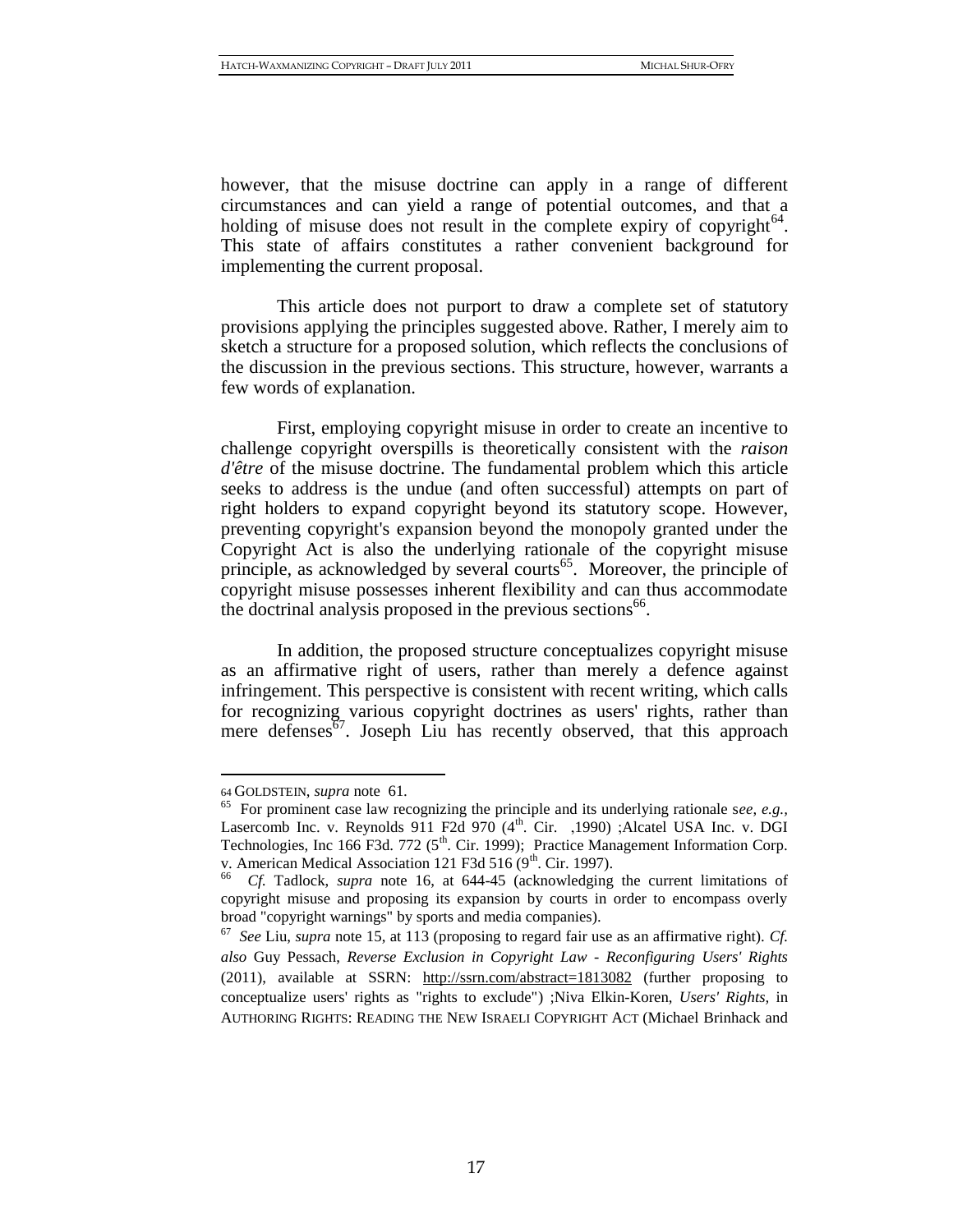recognizes that certain permitted uses have intrinsic value, and should thus be encouraged<sup>68</sup>. Challenging copyright overspills is, I believe, a prominent example of an act which bears such an inherent value.

<span id="page-17-0"></span>Yet, I do not imply that each holding according to which a certain use of a copyright work is permitted should be deemed copyright misuse on part of the right holders<sup>69</sup>. Rather, the proposed mechanism will only be triggered by an *undue* objection to a certain permitted use. Thus, for example, a good faith objection to a certain use whose *ex ante*  permissibility is doubtful would not be considered "undue", while a bad faith attempt to prevent the use of a work in which copyright has already expired may well give rise to a misuse claim. This restriction is supported not only by intuitive notion of fairness, but also by the need to avoid overdeterrence of copyright owners, and minimize abuse on the part of users<sup>70</sup>. I do not purport to sketch here an exhaustive set of circumstances which would be deemed "undue" objection by right-holders. The inherent flexibility of the misuse doctrine would enable the development of those on a case-by-case basis.

<span id="page-17-1"></span>My proposal, then, envisages the following scenarios: unduly objecting to a fair use or to other permitted uses would constitute copyright misuse. A user would be able to raise a misuse allegation in response to a right-holder claim, but also to initiate independent proceedings against a right-holder, alleging misuse of copyright<sup>71</sup>. Notably the latter strategy, in which the user is the plaintiff rather than a defendant, may minimize the

Guy Pessach, eds., in Hebrew) (2009)(arguing that the Israeli Copyright Act of 2007 should be read as establishing users' rights rather than mere defenses).

<sup>68</sup> Liu, *supra* note [15,](#page-5-3) at 113 (observation made in the context of fair use).

<sup>&</sup>lt;sup>69</sup> Nor do I argue that each and every contractual restriction of the rights of users of copyright works should automatically be considered misuse of copyright. For a discussion of this complex question, which is beyond the scope of this essay *see, e.g.* Niva Elkin-Koren, *Copyright in Cyberspace – Rights Without Laws?* 73 CHI.-KENT L. REV. 1155 (1998); David Nimmer, Elliot Brown, Gary Frischling, *The Metamorphosis of Contract into Expand* 87 CAL. L. REV. 17 (1999); Mark Lemley, *Beyond Pre-emption: The Law and Policy of Intellectual Property Licensing* 87 CAL. L. REV. 111 (1999);Maureen O'Rourke, *Drawing the Boundary Between Copyright and Contract: Copyright Preemption of Software License Terms*, 45 DUKE L.J. 479 (1995); Julie Cohen, *Copyright and the Jurisprudence of Self Help,* 13 BERKELEY TECH. L.J. 1089 (1998).

<sup>70</sup> *See* in more detail the discussion *infra,* notes [76-](#page-18-0) [80](#page-19-0) and accompanying text.

<sup>71</sup> *Cf.* Judge, *supra* note [61,](#page-15-1) at 932 (suggesting that copyright misuse should not be confined to a mere defense, but could serve as a basis for requesting declaratory judgment).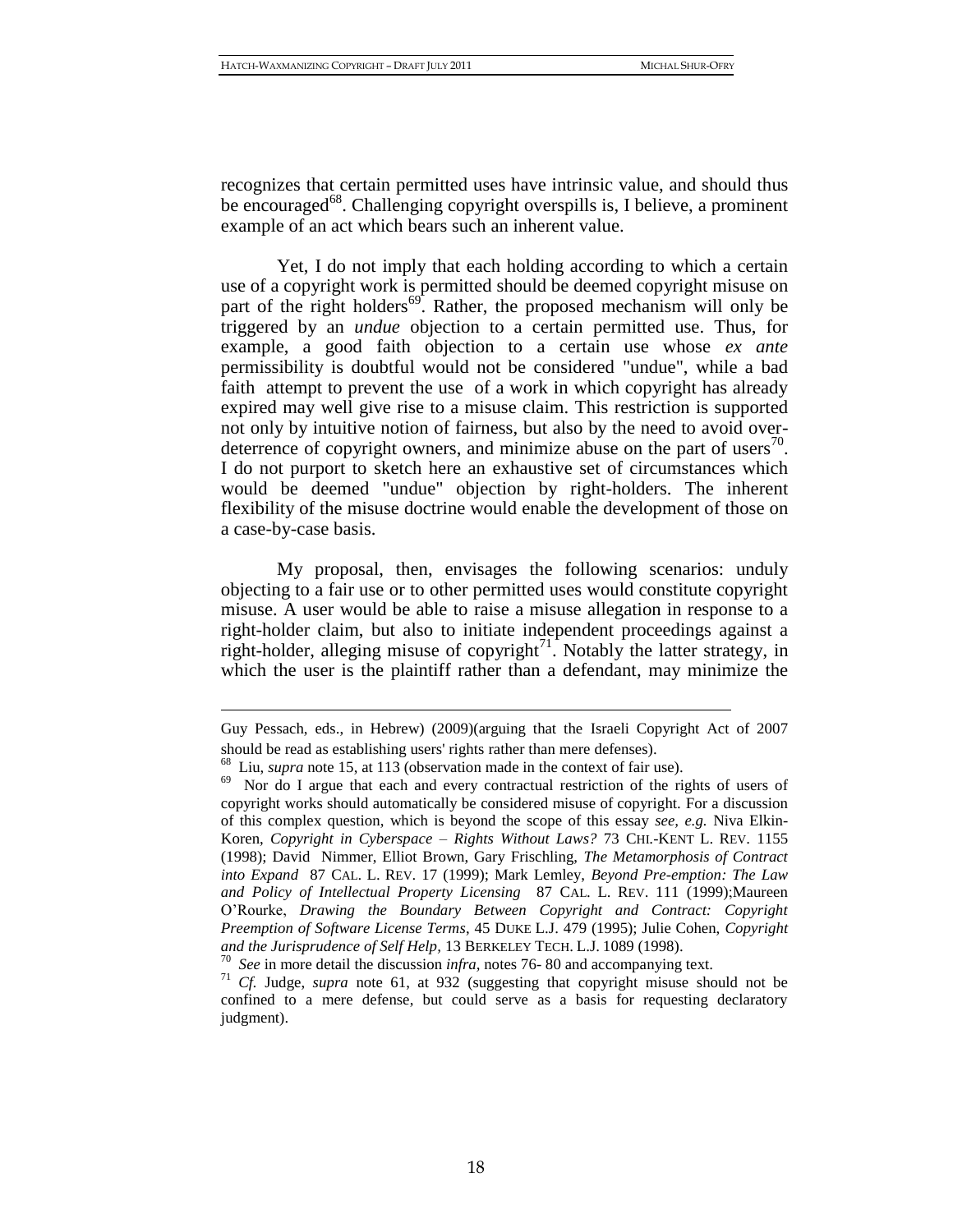implications of the proceedings on the costs of insurance. A decision that copyright was misused could give rise to a variety of remedies, among them a right to statutory damages for prejudicing users' rights, in a maximum amount equivalent to that set out in the Copyright Act as damages for willful copyright infringement<sup>72</sup>.

Let us return for a moment to the "I Have a Dream" example discussed above<sup>73</sup>, and consider it under the proposed regime. Imagine now, that the newspaper decides to challenge the right-holders position and object to their attempt to limit its alleged fair use, either by filing a misuse claim, or by filing a counterclaim in response to the right-holders. From an *ex ante* perspective it is now facing an 80% prospects of being awarded statutory damages in a maximum amount of 150,000\$. The economic balance of incentives may shift in favor of copyright challenging<sup>74</sup>. The right holders' *ex ante "*incentive to over-enforce", on the other hand, decreases in a respective manner. This shift in the balance of incentives may cause the holders of the rights to act with more restraint, and to grant an *ex-ante* consent to the requested use of the short segment of the speech.

On a more general level, decisions that copyright was misused (by undue objection to permitted uses) will have a certain precedential value, which is likely to affect other right holders. Over time, then, creating an incentive to challenge in the manner proposed here, may encourage greater self-restraint *ab initio* on the part of copyright owners<sup>75</sup>.

<span id="page-18-0"></span>Lastly, a prominent objection which may be raised in this context is that providing an incentive to challenge would harm the incentive to create and disseminate copyright protected works<sup>76</sup>. This objection raises a much broader question, namely whether the rights provided under the Copyright Act are indeed required to incentivize the creation of copyright protected subject matter. This question is certainly beyond the scope of this article,

 $^{72}$  17 U.S.C. § 504(c)(2) (2006).

<sup>73</sup> Part II *supra,* notes [24](#page-7-0)[-28](#page-8-1)and accompanying text*.*

<sup>74</sup> *Compare* to the situation in the absence of an incentive – *supra* not[e 27](#page-8-0) .

<sup>75</sup> *Cf.* Michal Shur-Ofry, *Popularity as a Factor in Copyright Law,* 59 U. TORONTO L. J. 525, 576 (2009) (arguing, in a different context, that the development of the copyright misuse doctrine is likely to increase self restraint on part of right holders, in comparison to reliance on fair use alone).

<sup>76</sup> *Cf.* Higgins and Graham, *supra* note [38](#page-10-0) (arguing that the Paragraph IV incentive under the Hatch Waxman Act has damaged the incentive of innovative pharmaceutical companies to develop new drugs).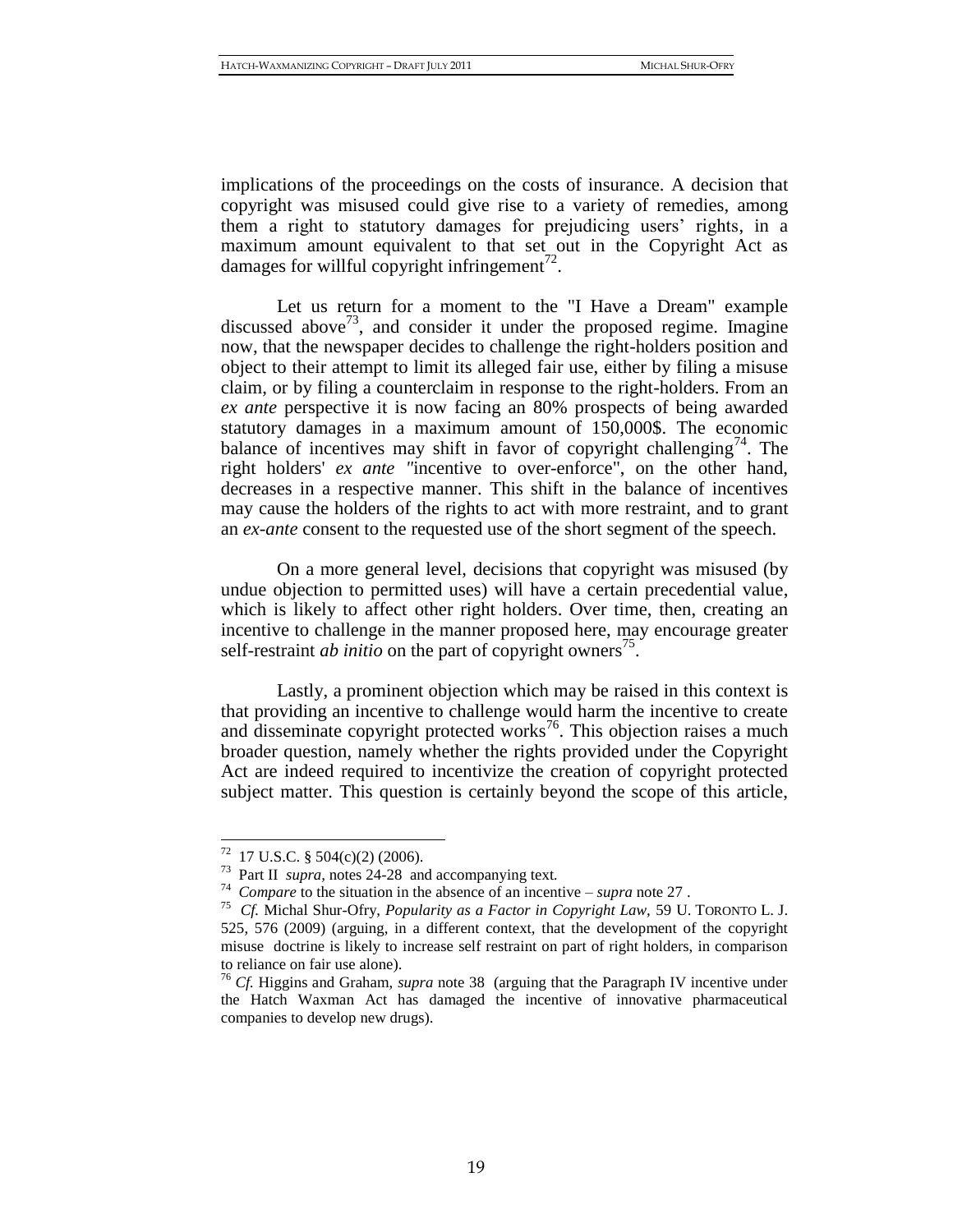which takes the current copyright legislation as its baseline<sup>77</sup>. However, under the current framework, too, the argument seems normatively flawed: copyright law is not designed to afford copyright owners rights to prevent permitted uses or rights that are broader than those granted under the Copyright Act, and incentivizing innovation should not be performed by allowing copyright overspills $^{78}$ .

An additional, related, argument which may be raised in this context is the concern of over-deterrence or "misuse overspills". To a certain extent, this argument mirrors the concerns of copyright overspills discussed earlier: an incentive to challenge regime may deter copyright owners from enforcing valid rights, due to legal uncertainty coupled with risk-aversion. Indeed, this is a concern which should not be ignored. Embedding an incentive to challenge in copyright law should be performed in a careful manner, so as to correct the current structural imbalance without producing another (opposite) imbalance. In the context of the present doctrinal proposal, this concern is addressed by confining misuse to "*undue*" objections to permitted uses on part of right holders<sup>79</sup>. Such a requirement would minimize potential abuse on part of users, and would reduce the risk of over-deterrence<sup>80</sup>. Thus, a cautious introduction of an incentive to challenge would indeed help to minimize the gap between the *de jure* scope of rights, and their *de facto* expansion, and to calibrate the scope of copyright to the actual level set out by the legislator.

<span id="page-19-0"></span><sup>77</sup> For an interesting discussion *see*, e.g., Dianne Leenheer Zimmerman, *Copyrights as Incentives: Did We Just Imagine That?* 12 THEORETICAL INQUIRIES IN LAW, article 3 (2011) (highlighting the existence of multiple motivations for creation , including the significance of intrinsic factors). Additional broad questions which arise in this context pertain to copyright's underlying rationales – *see* not[e 30](#page-8-2) *supra.*

<sup>78</sup> *Cf.* Hemphill & Sampart, *supra* note [35,](#page-9-1) at 28 (discussing a similar argument raised in the context of the Hatch Waxman Act, and further noting that granting patents that do not meet the PTO's patentability standards is not an adequate way to incentivize).

<sup>79</sup> *See* notes [69](#page-17-0)[-70](#page-17-1) *supra* and accompanying text.

<sup>80</sup> Interestingly, similar concerns have also arisen in the context of the Hatch-Waxman regime. The legislation was amended by the Medicare Prescription Drug, Improvement and Modernization Act of 2003, which contained certain provisions designed to prevent generic companies from abusing the incentive granted to them – *see,* in general, Stephanie Greene, *A Prescription for Change: How the Medicare Act Revises Hatch Waxman to Speed Market Entry of Generic Drugs*, 30 J. CORP. L. 309 (2005).